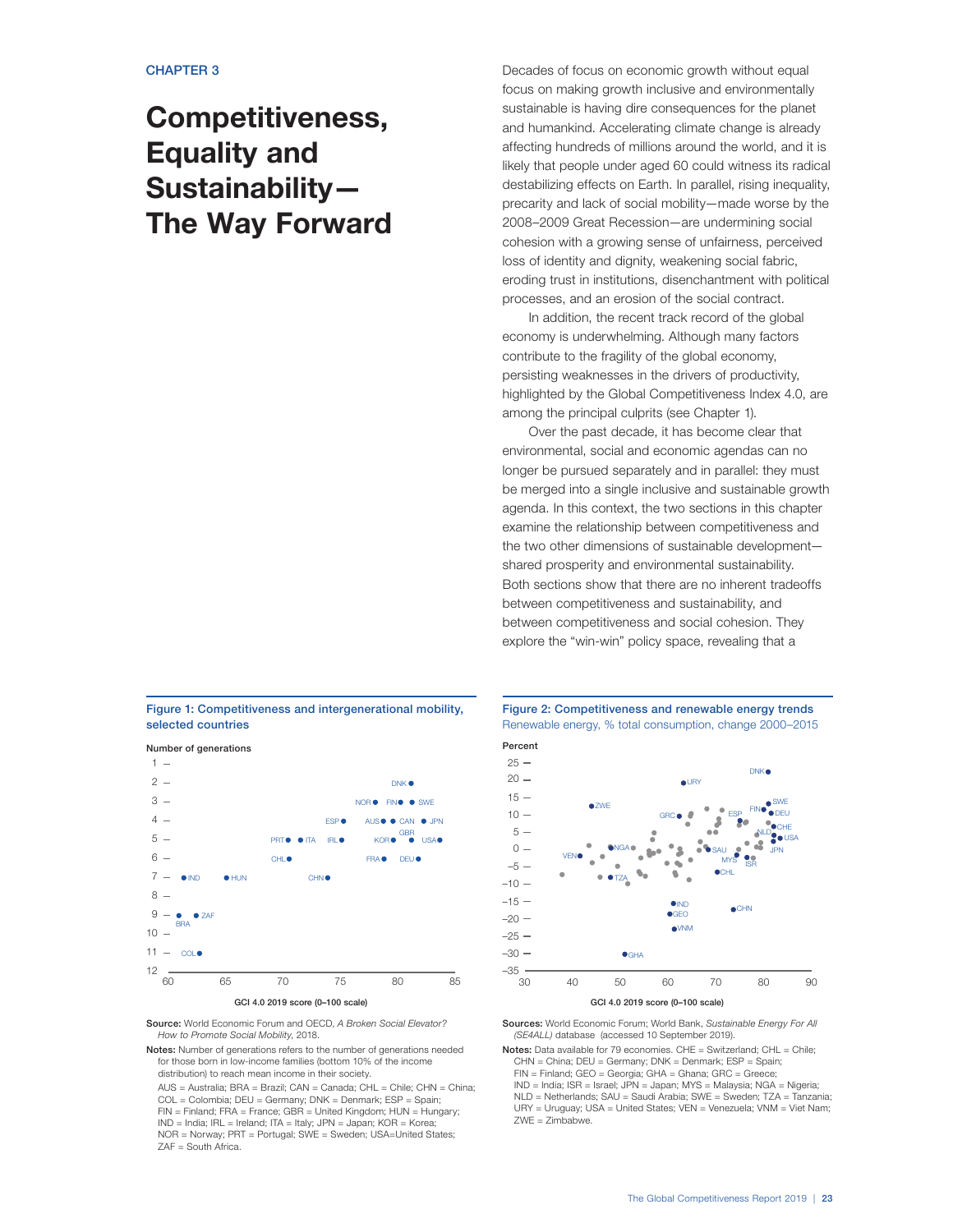#### Chapter 3: Competitiveness, Equality and Sustainability—The Way Forward

productive, low-carbon, inclusive economy is possible and the only viable option going forward. They also make it clear, however, that win-win policies do not depend strictly on competitiveness. Countries with the same level of competitiveness can achieve very different environmental and societal outcomes, because of different priorities and policy choices made over the course of many years.

For example, when it comes to social mobility in the United Kingdom, it takes, on average, five generations for a low-income family to reach the mean income (Figure 1). By contrast, it takes only two generations in Denmark, which has the same GCI score as the United Kingdom (81.2). Similarly, when it comes to environmental sustainability, Denmark and Uruguay have increased their shares of renewable sources of energy significantly more than other countries at their respective levels of competitiveness (Figure 2).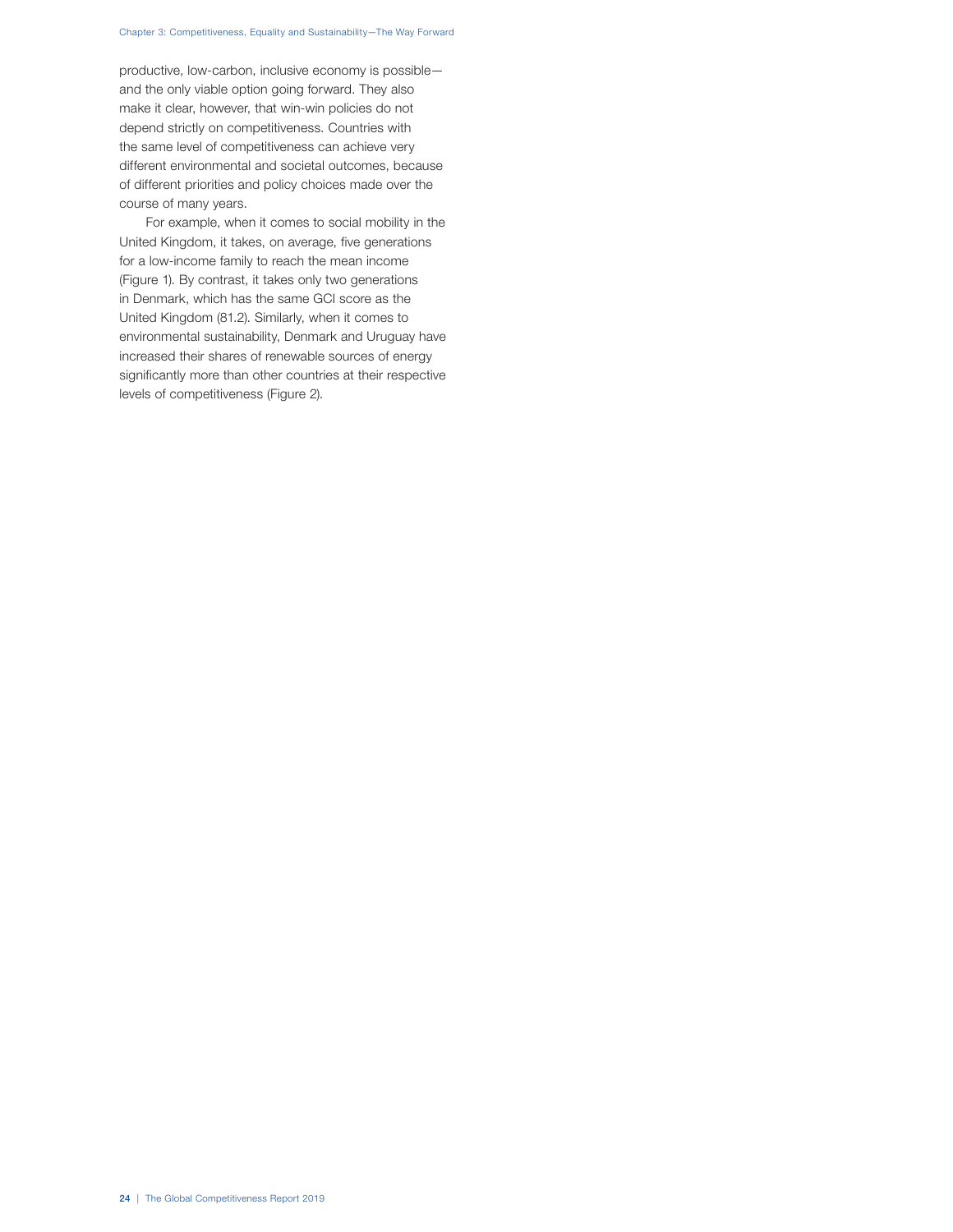# **In Depth: Sustainability, Growth and Competitiveness— The Way Forward**

## Are there environmental limits to growth?

Since the beginning of recorded history, humans have improved their conditions by—among other factors modifying their surrounding environment and making the most of scarce resources. Technical progress occurred first with the agricultural revolution, and with the industrial revolution later, eased food and energy constraints and allowed humans to prosper. However, continuous industrial expansion and population growth have put tremendous pressure on the environment and an excessive environmental footprint. If not addressed, environmental degradation may hinder further economic progress, compromise the prosperity built over centuries, and threaten life across the planet.

According to a seminal 2009 Nature article ten ecological factors can potentially destabilize the planet's ecosystem—and three of these have already exceeded their "limit" (Figure 3): climate change, nitrogen cycle (pollution from agriculture) and biodiversity loss (extinction of species).1

Exceeding these environmental boundaries will have dire and far-reaching consequences, including rising sea levels, more frequent floods, hurricanes, heatwaves and droughts, accelerating biodiversity loss, and acidification of seawater, which in turn will reduce prosperity in vast swathes of the world.<sup>2</sup>



#### Figure 3: Environmental priorities

Source: Rockström, et al., 2009, p. 472.

Note: The inner blue shading represents the proposed safe operating space for ten planetary systems. The red wedges represent an estimate of the current position for each variable. The boundaries in three systems (rate of biodiversity loss, climate change and human interference with the nitrogen cycle) have already been exceeded.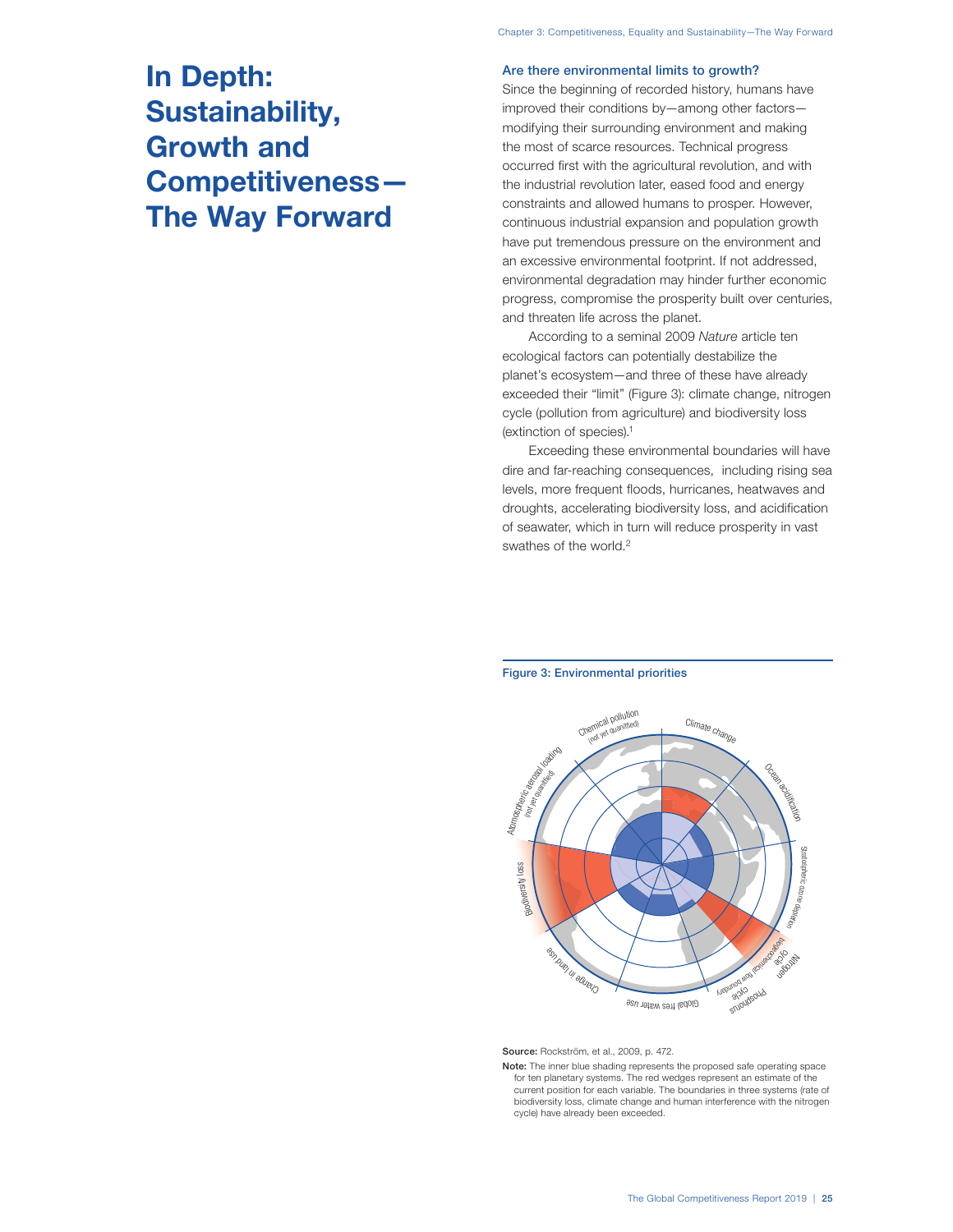# Figure 4: Share of GHG emissions by source, United States, 2017



Source: United States Environmental Protection Agency.

Notes: Energy includes emissions from transportation, electricity production and heating. Industry includes emissions from burning fossil fuels for energy and certain chemical reactions in production processes. Agriculture emissions are those from livestock, agricultural soils and rice production.

Although the linkages between biological ecosystems and human actions are complex, it is possible to distil the causes of these three environmental emergencies into two predominant human activities: energy use and food production.

The first environmental emergency-climate change—is caused primarily by emissions of greenhouse gases (GHG), which are largely attributed to energy use. The United States' Environmental Protection Agency estimates that more than three-fifths of both US and global GHG emissions are a by-product of one of the following types of energy use: electricity generation, heating, fuel transformation and transportation.3 The other two sources of emissions are industrial processes (including chemical, metallurgical, waste management and mineral transformation processes, as well as a small portion of fossil fuels burned for energy), which account for one-fifth of the country's emissions, and agriculture and deforestation, which together account for the remaining one-fifth share of total emissions (Figure 4).

The second environmental emergency—the nitrogen cycle—is caused, for the most part, by industrial agriculture, which overloads the soil with nitrogen and phosphorus from animal manure and chemical fertilizers.

The causes of the third emergency-biodiversity loss—are more difficult to identify because they intertwine with many of the ecological factors referenced in Figure 3. Among them are practices related to food production (i.e. over-fishing and deforestation for agriculture land use), by-products of energy production (i.e. chemical pollution, indirect effects of climate

change), rapid urbanization and pollution from industrial production or waste management.

In addition, population growth—the world's population is expected to reach 9 billion by 2050—may counterbalance efforts to reduce per-capita resource consumption and can lead to even more pressure on those factors that are currently still within the planet's limits (i.e. land use, fresh water use).<sup>4</sup> Based on Global Footprint Network estimates,<sup>5</sup> a population of 9 billion people with the standard of living of today's average European would have an ecological footprint that would require about 3.4 planets, thus clearly exceeding environmental boundaries.<sup>6</sup>

How and when the combination of these factors will impact human life or even just economic activity is uncertain.7 However, difficulties in forecasting accurately the effects and severity of environmental tipping points must not be an excuse for inaction. As the potential effects of environmental risks extend well beyond economic stability and prosperity, their mitigation should be regarded as an unconditional policy objective. As such, the success of environmental policy crucially depends on both forward-looking leadership vision and private sector awareness and choices.

Multiple signals indicate that environmental damage and losses are already occurring, becoming larger and reinforcing one another.<sup>8</sup> These trends should prompt a swift global response towards a lower footprint, while bearing in mind the fundamental and complex trade-offs involved across the ten environmental boundaries. For instance, reducing nitrogen to within environmental limits may reduce crops by more than 30% globally, which would have an unacceptable impact on food security.9

How to address these potential trade-offs and distribute these costs across geographies, social strata and generations is is among the key challenges for policy-makers and global governance over the next decade. Since environmental constraints are global, effectively reducing environmental threats requires very close cooperation among countriesin addition to national efforts.

### Competitiveness and the limits to growth

It is possible to decompose economic growth into three elements: (1) growth in labour force, (2) growth in physical and natural capital inputs, and (3) total factor productivity growth (TFP) growth, the "unexplained part" of GDP growth, which encompasses all non-physical inputs, such as technological progress, human capital, and institutional and cultural factors (Figure 5).

TFP growth is considered to be the best predictor of cross-country variations in living standards. That is why TFP growth is at the core of the Global Competitiveness Index 4.0 (GCI), which benchmarks its drivers (see Box 1 in Chapter 1).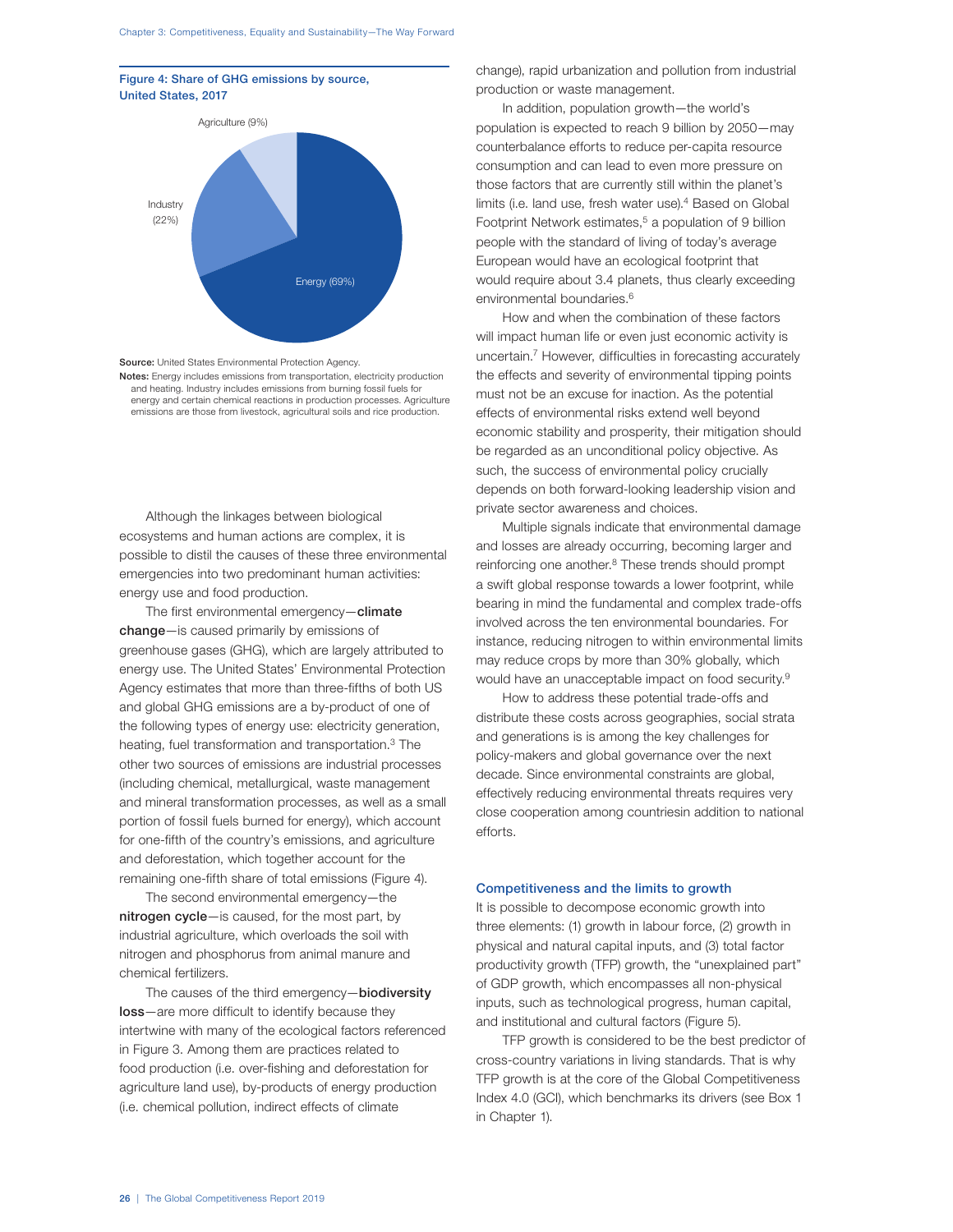

Figure 5: Economic growth and the environment framework

Source: World Economic Forum, based on the original concept from OECD, Towards green growth-a summary for policy makers, 2011.

As discussed above, there are constraints to achieving growth through the accumulation of factors of production. In contrast, the environmental impact of TFP growth is significantly less taxing.

To some extent, sustainability and TFP growth go hand in hand: there is some evidence that failing to address the environmental tipping points will affect productivity. Environmental-driven TFP losses may even outweigh the costs associated with transitioning to a low-carbon economy through different channels.

- Climate change. Rising temperatures and modified rain patterns, caused by climate change, will reduce crop yields and intensify crop volatility, resulting in lower agriculture productivity. Other potential channels through which climate change could reduce productivity include capital depreciation due to infrastructure damage from extreme weather events and a fall in both labour supply and workers' output due to higher temperatures.<sup>10</sup> In addition, these effects will likely exacerbate poverty by the fact that the effects of climate change will disproportionally penalize farmers in developing countries that depend on producing staples for their livelihoods. A 2018 FAO report finds that "[i]n low-latitude regions, where most developing and least developed countries are located, agriculture is already being adversely affected by climate change, specifically, by a higher frequency of droughts and floods". According to this study, in West Africa and India crop yields could fall 2.6–2.9% by 2050. Combined with significant population growth in these areas, this reduction is likely to reduce in massive food shortfalls.
- Pollution. The negative effects of pollution on productivity are mainly manifested through health. A large body of research shows that exposure to chemicals and air pollution increases the incidence of non-communicable diseases and mortality rates. Among them, a recent study attempts to quantify the link between air pollution and economic production and estimates that an increase in exposure to PM2.5 by 10 micrograms per cubic metre reduces daily output by 1%.<sup>11</sup>

Further, constraints to specific renewable and nonrenewable inputs such as energy and water may have important productivity spillover effects:

- Energy. Despite increasingly efficient electric vehicles, growing installed capacity of solar and wind farms and energy-saving appliances, nonrenewable resources still account for over 80% of global energy consumption.12 In the short run, the lack of alternatives to meet the global demand for energy, a push towards non-fuel energy may lead to an increase in production costs in most sectors and therefore hurt productivity. For example, modern agriculture requires significant fuel consumption for tillage and harvest operations.13 Similarly, an increase in transport costs due to a surge in fuel costs would make current manufacturing value chains less feasible.
- Water: Episodes of water shortage have proven to have an extremely negative effect on productivity in agriculture, as well as for smelting, chemical and mining activities.<sup>14</sup>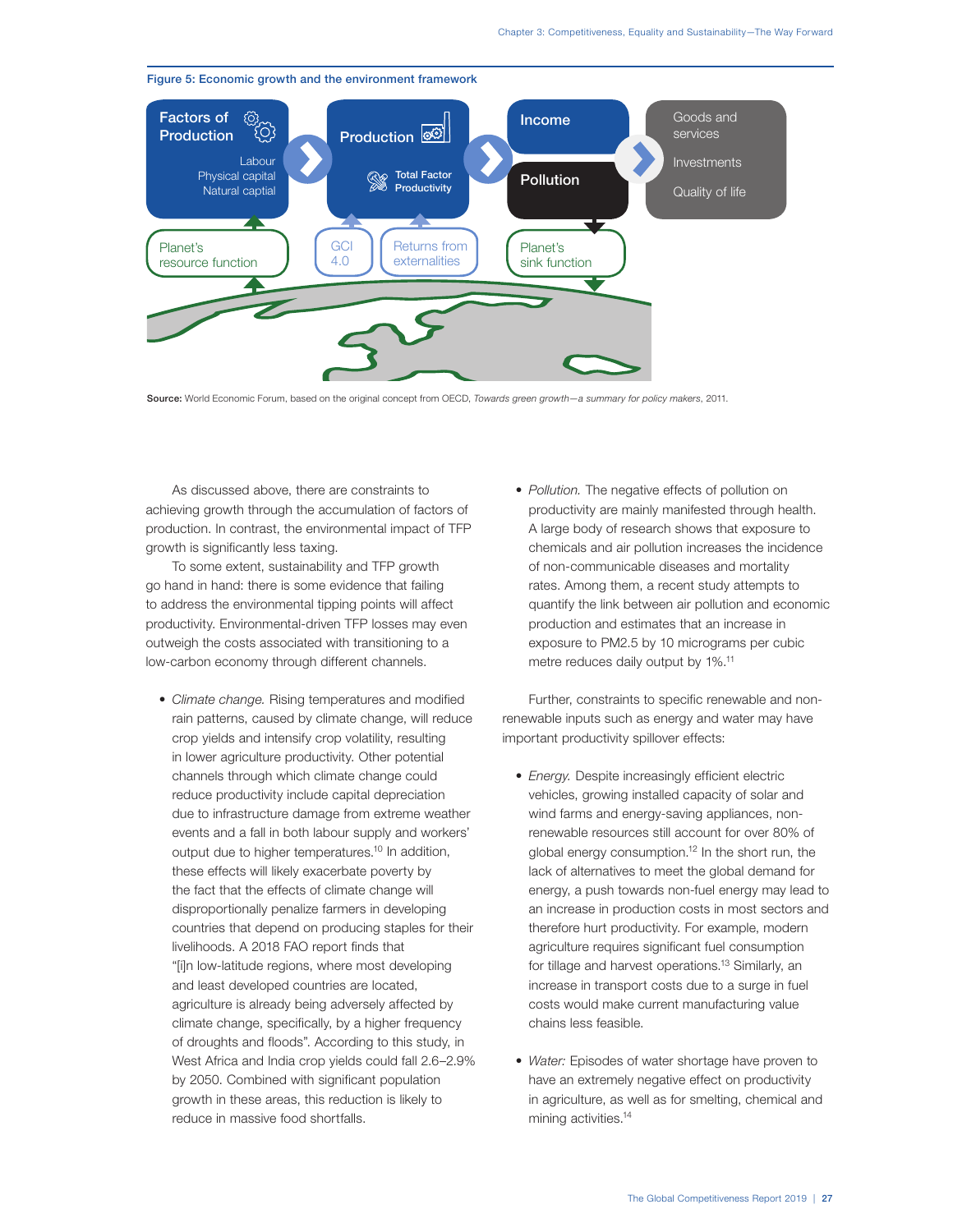#### Figure 6: Competitiveness and green inventions



Sources: OECD and World Economic Forum.

Notes: The number of environment-related inventions ("green patents") is expressed per million residents (higher-value inventions/million persons). Indicators of technology development are constructed by measuring inventive activity using patent data across a wide range of environmentrelated technological domains (ENVTECH), including environmental management, water-related adaptation, and climate change mitigation technologies. The total count includes only higher-value inventions (with patent family size ≥ 2). Detailed information on the methodology used to compute the patent counts is in the OECD Environment Database metadata.

Highly competitive economies are better positioned to make the difficult transition to a low-footprint economy happen more smoothly. For instance, transitioning to a low- or zero-carbon energy mix will necessarily require faster technological progress. Highly competitive countries, by providing a more conducive innovation ecosystem, are better placed to foster the emergence of new technologies in all sectors, including potential breakthrough technologies in green inventions (Figure 6).

In addition, countries that possess better human capital, better infrastructure and greater innovation capability are, on average, more likely to adopt a greener energy mix.

Success will depend on policy choices, as demonstrated by the fact that economies with similar level of competitiveness attain different sustainability performances.15 For instance, Denmark and Finland both ranking high on the GCI 4.0—are among the bestplaced nations to transition towards a cleaner energy mix (Figure 7). Similarly, while some highly competitive countries and emerging economies are not yet restructuring their energy sectors towards sustainability, others are reducing their consumption shares of energy from non-renewable sources (Figure 8).

There is also potential for least-developed countries to do more to realize the still largely untapped potential of green energy leapfrogging. African economies such as Kenya, South Africa and Nigeria have introduced

# Figure 7: Energy Transition Index and Global Competitiveness Index

Energy Transition Index score (0–100 best)  $80 -$ Finland <sub>O</sub>Denmark  $70 -$ 6ó  $60 \bullet$  United States Kenya a  $50 -$ China  $40 -$ Saudi Arabia ssian Federation 30  $\frac{20}{30}$ 30 40 50 60 70 80 90 GCI 4.0 2019 score (0–100 best)

Source: World Economic Forum.

some low-carbon energy technology applications, but these have not led to a substantial investment in renewable energy.<sup>16</sup> The policy priority in these countries is to provide widespread energy access; consequently, they are investing mainly in energy generation from fossil fuels, which to date are still cheaper and more scalable than renewables. Of all public financing for energy in Africa between 2014 and 2016, 60% went to infrastructure development for energy from fossil fuels while renewable energy projects received just 18%.<sup>17</sup>

There are, however, some encouraging developments. For instance, although India and China have increased their use of fossil fuels significantly, they are now multiplying their efforts to invest in renewables to cope with increasing demand for energy in their dynamic economies. China plans to become a world leader in climate protection,<sup>18</sup> and has invested \$132 billion in clean energy technologies so far.<sup>19</sup> While Chinese coal-based electricity production will continue to grow until 2027, it is estimated that the country's solar and wind penetration in its energy mix will reach 40% by 2040.<sup>20</sup>

If realized, it will be an important step forward; yet, to date, no country has emerged as a comprehensive sustainability champion. A combination of much bolder environmental policies, more research and greater international coordination are needed to fast-forward the achievement of sustainable prosperity.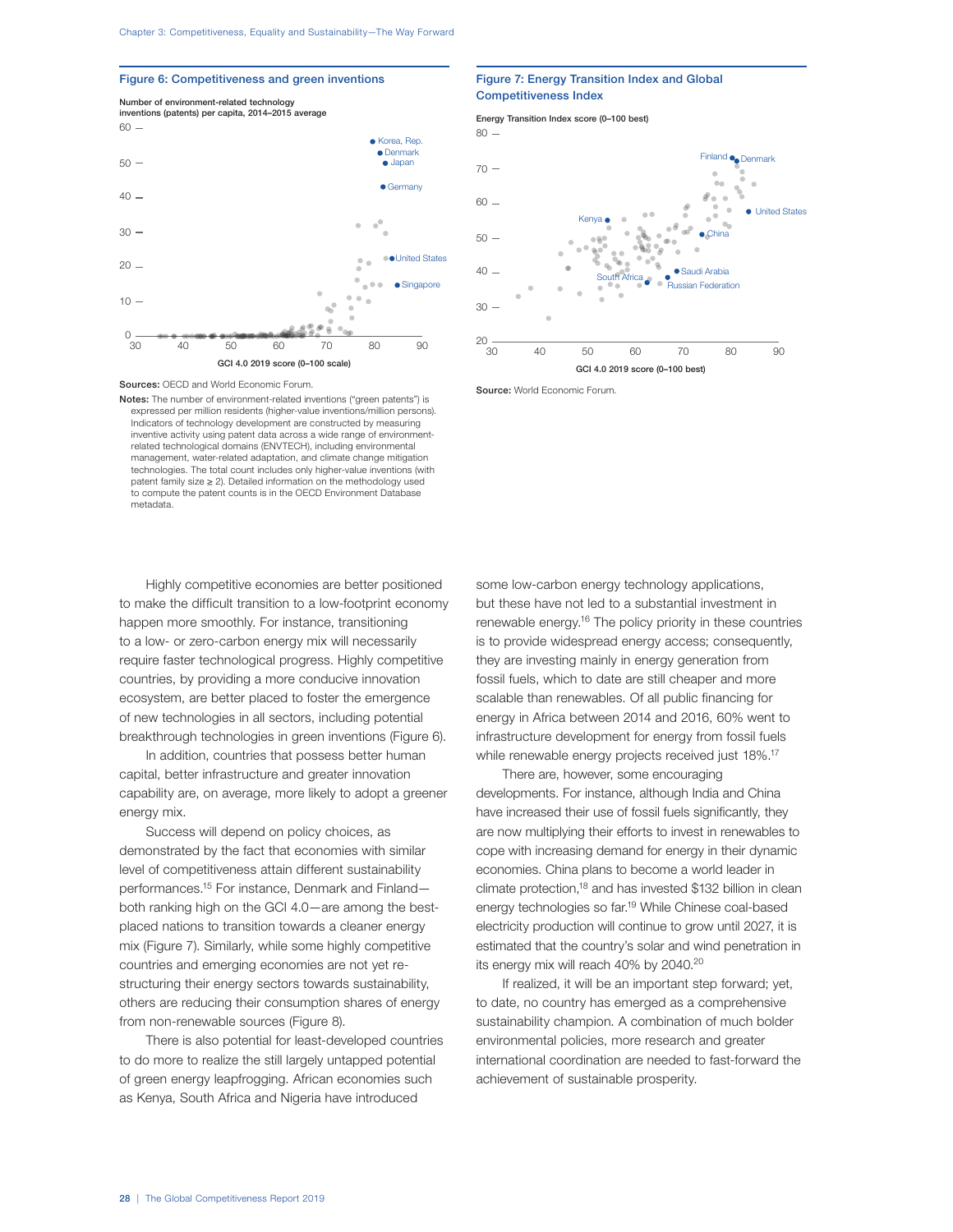## Figure 8: Trend in non-renewable energy consumption per capita, selected economies



Source: Authors' calculations based on World Bank, Sustainable Energy For All (SE4ALL) database.

#### Policy options

Without the ambition of providing an exhaustive and definitive set of environmental policies, we highlight four non-mutually exclusive, widely discussed measures that could stimulate faster transition towards a more sustainable economic development.

## Openness and international collaboration

While a country's commitment to an environmental agenda is crucial, sustainability issues are—by definition—a global problem. No country can manage environmental challenges with national policies only. It is essential that, even in a context of trade tensions and diminished commitment to international governance systems, countries discuss shared solutions to climate change and the transition to a low-footprint global economy.

Greater international coordination could also lead to an evolution in the treatment of environmental goods in international trade agreements, $21$  as well as in jurisprudence related to the interpretation of exceptions to the General Agreement on Trade and Tariffs (GATT) rules towards environmental policies aimed at reducing risks to human health and to animal and plant life.<sup>22</sup>

## Carbon taxes and subsidies

Getting the right price is essential for market mechanisms to work. Yet, currently, the prices of carbon-intensive products do not fully reflect their true cost because of unaccounted externalities and distortions from energy subsidies. According to the International Energy Agency and the OECD,<sup>23</sup> subsidies to fossil fuels from members and partner countries amounted to  $$140$  billion in 2017,<sup>24</sup> most of which were "pre-tax" contributions used to support consumers. Although these subsidies have been decreasing since 2013, they are still significant, and the decline is partially the result of the lower oil prices of recent years rather than a policy change. Similarly, several countries—to reduce externalities—have started to put a price on carbon either in the form of a tax (a fixed amount to be paid for each ton of CO2 emitted) or as a result of the Emissions Trading System (ETS), which fixes the amount of "pollution permits" and lets the market decide their price. In 2019, all carbon pricing policy combined raised a total of \$95 billion—a step in the right direction but still insufficient to incorporate externalities in fossil fuels prices.25 According to the OECD, in 2019, 76% of emissions are still not subject to carbon pricing.<sup>26</sup>

There is consensus in the scientific and policy community that market forces alone will not deliver an environmentally optimal outcome, hence the need for a combination of taxes and subsidies to correct energy prices to incorporate their externalities should be an important pillar in any viable energy transition strategy. <sup>27</sup>

Phasing out subsidies to fossil fuels and implementing bolder carbon pricing schemes, however, should be paired with measures that minimize the potential social costs of these reforms. For instance, as green regulations impose non-progressive costs of living on households,<sup>28</sup> they could be accompanied by progressive reductions in household taxes or other compensating mechanisms to avoid exacerbating inequality while transitioning to a more sustainable energy mix (see the following In Depth section on shared prosperity, growth and competitiveness).

Externality-adjusted prices could potentially further accelerate the re-allocation of investment towards green projects that are already taking place. Fund assets invested in sustainable investments have already increased by 34% in two years<sup>29</sup> to reach a total stock of assets of about \$30 trillion in 2018.<sup>30</sup> At the same time, the Task Force on Climate-related Financial Disclosures (TCFD) is developing a voluntary, climate-related financial risk disclosures for companies which could lead to increase "sustainable investments".31 Similarly, the share of stocks' value of fossil fuels companies in the Standard & Poor's 500 index has decreased from 29% to 5.5% over the past 40 years.<sup>32</sup> These trends signal a higher sensitivity of fund managers to climate policy, as well as a change in the mindset and incentives of investors. However, they may not lead to sufficiently fast progress to achieve global environmental sustainability and need to be accompanied and incentivized further by policy interventions.

Note: Renewable energy consumption (TJ) includes the following sources: hydro, solid biofuels, wind, solar, liquid biofuels, biogas, geothermal, marine and waste.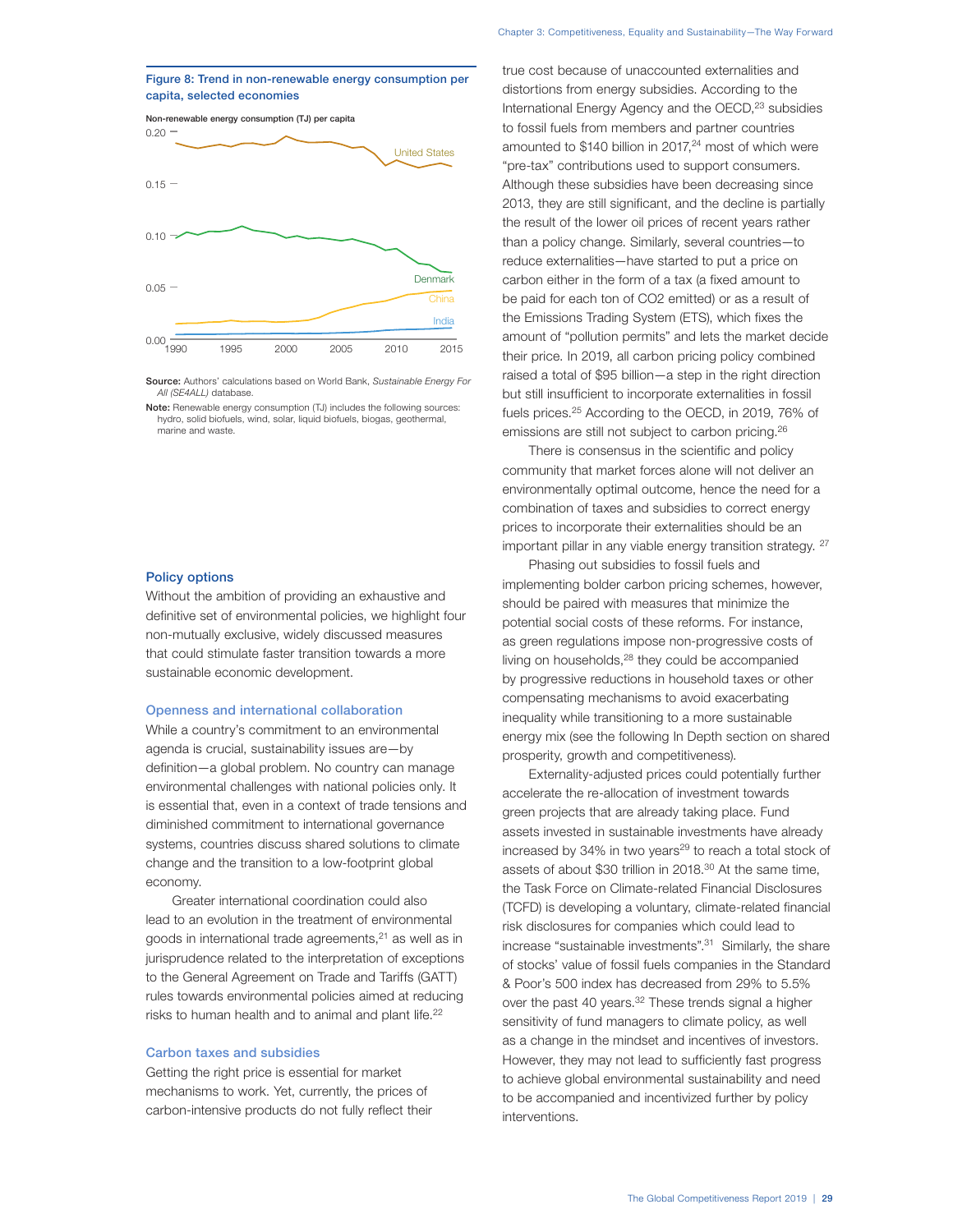# Incentives for green R&D

Renewable energy technologies still need to overcome technical limitations that prevent them from becoming the main and possibly the sole source of energy in the future. First, in terms of power generation, with current technology renewable electricity infrastructure requires significantly more land and materials than fossil fuel power plants to produce the same output. For instance, to produce 1 megawatt hour of power, fossil fuels plants require only 0.4 square metres of land; wind farms require one square metre (almost three times more land) and photovoltaic panels, 10 square metres (25 times more).<sup>33</sup>

Second, the intermittent nature of output from renewable sources limits their use as the primary source of electricity. Large backup systems are required to guarantee supply at any given time. These backup facilities may still need to rely on fossil fuels to some extent, increasing the cost of power production and distribution.34 Technical limitations and the continuous increase in demand explain why fossil fuels still account for about 80% of total energy consumption (as noted above), despite the significant decrease in the cost of electricity production from renewable resources.<sup>35</sup> More investments in research are needed to overcome these technical limitations and possibly develop other new technologies. According to the International Renewable Energy Agency, global investment in renewable energy in 2017 was about \$280 billion; $36$  up  $77\%$  up since 2007 and mostly provided by the private sector. Tax incentives and/or direct public investments could help to complement these efforts to accelerate the process towards more sustainable energy systems.

#### Green public procurement

The public sector represents an important economic actor. For instance, OECD countries spend about 15–20% of their GDP on public procurement, and industrial policy has leveraged government purchases in the past to generate knock-on effects on other buyers' markets.37 As such, public procurement can sustain markets for innovative products as well as for sustainable products or services.38 Some countries have already started to introduce environmental standards in technical specifications, procurement selection and award criteria, and have inserted environmental performance clauses into contracts. Despite potential implementation challenges—such as difficulties in justifying higher prices, updating practices and ensuring staff expertise<sup>39</sup> —green public procurement can signal a major policy shift and break from the lock-in effects of status-quo technologies and production models.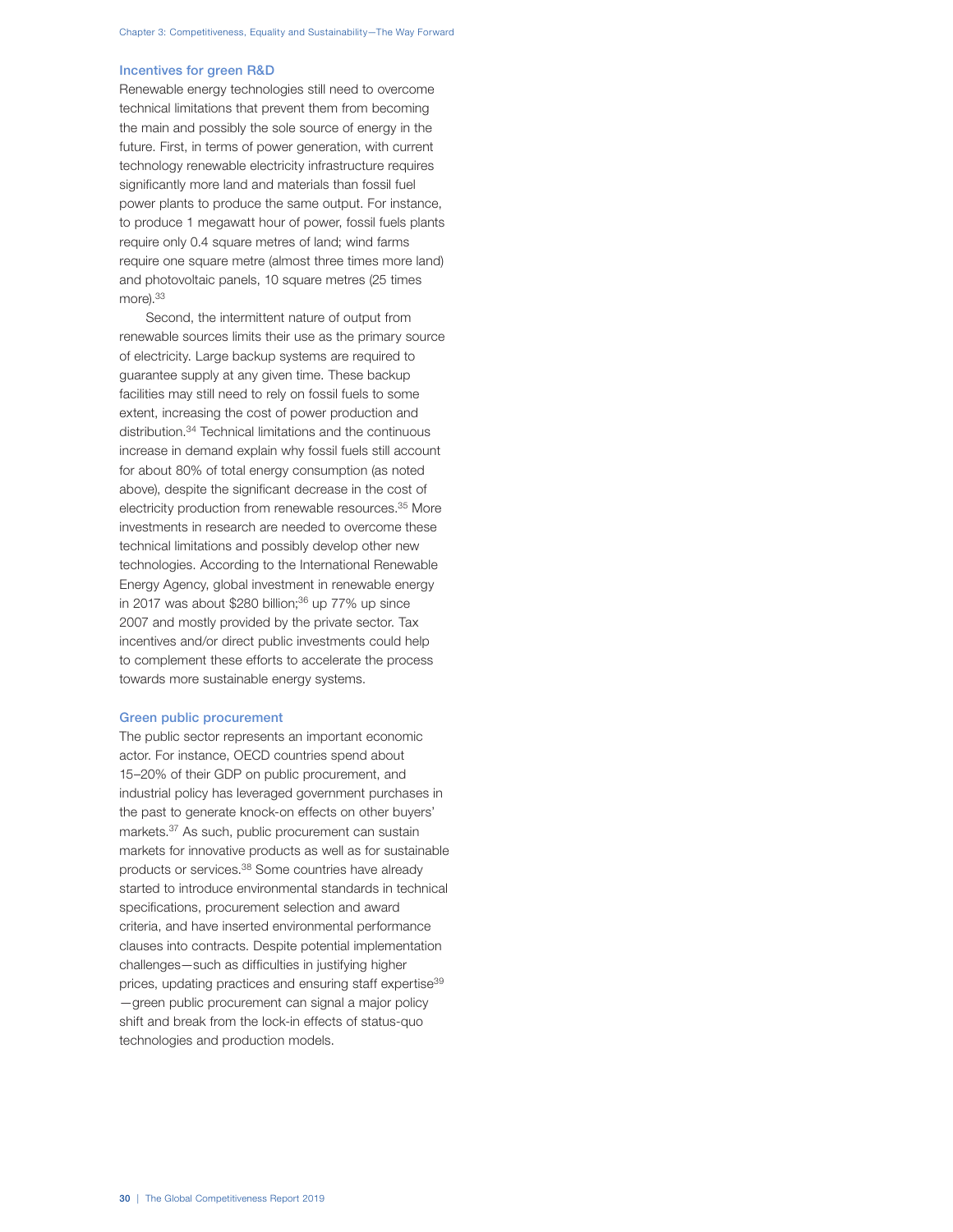# **In Depth: Shared Prosperity, Growth and Competitiveness— The Way Forward**

# The drivers of inequality: global market forces versus policies

Over the past few decades, income inequality has increased in both advanced and emerging economies (Figures 9 and 10). It has generated a sense of disillusionment in the capacity of the liberal international economic model to deliver shared prosperity.

The exceptional period of socioeconomic expansion experienced most directly by baby boomers in advanced countries after World War II has been hailed as a remarkable developmental achievement of economic liberalism. This in turn created the expectation that, going forward, economic growth would continue to deliver similar results and lift all boats in advanced and developing economies alike.

However, growth and shared prosperity started to decouple in most of the advanced economies by the 1970s, and they have further diverged since the early 2000s. In the United States, for instance, the percentage of children earning more than their parents fell from 92% in the 1940s to only 50% in the 1980s.<sup>40</sup> Similarly, in developing and emerging economies, growth has been accompanied by a significant increase in inequality despite pulling millions out of poverty and reducing the gap with advanced economies.

To find solutions to the inequality challenge it is important to understand its causes. The most-cited causes in academic studies and political debates are globalization and technology. Globalization has increased inequality within countries by transferring lowskilled jobs in high-productivity sectors from advanced economies to developing and emerging countries, mainly in Asia,<sup>41</sup> and, consequently, penalizing workers in specific locations and jobs. Technology has impacted





Source: European Commission, AMECO database.

Note: Labour shares are defined as compensation per employee as percentage of GDP at market prices per person employed in the total economy.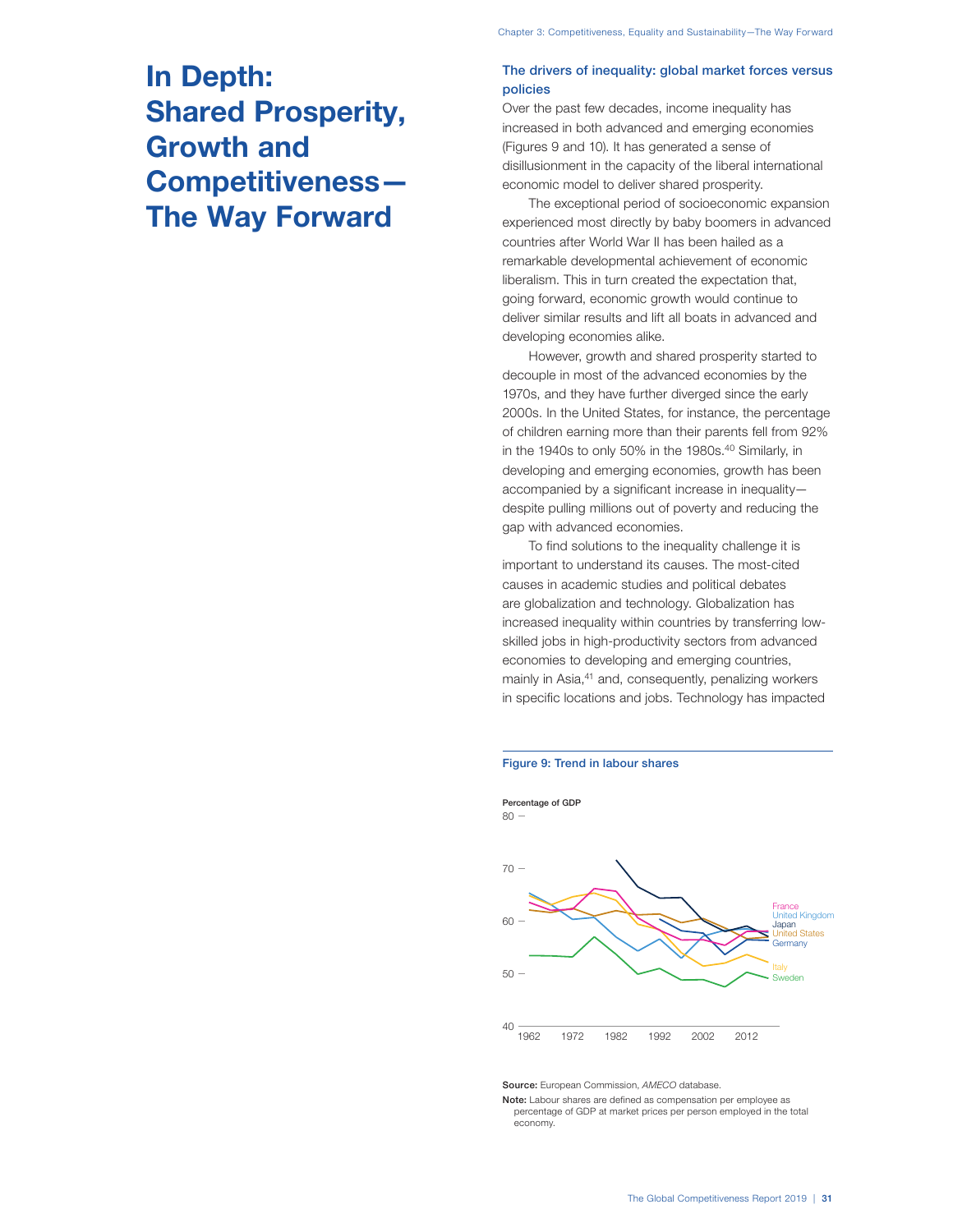#### Figure 10: Income share of the top 10%



Source: World Inequality Lab, World Inequality database.

Notes: Share of pre-tax national income of the 90-100 percentile of adult individuals. Pre-tax national income is the sum of all pre-tax personal income flows accruing to the owners of the production factors.

inequality by reducing demand for low-skilled jobs and rewarding high-skilled jobs disproportionately. However, recent studies point at further possible drivers including the consequence of business cycle effects, <sup>42</sup> and depreciation effects (owing to a shift towards intangibles).43 Additionally, despite some progress, entrenched inequality of opportunities (i.e. socioeconomic background, ethnicity, location) are still limiting social mobility and perpetuating inequalities.

With these factors viewed as being determined by global forces on which individuals have no control, they are perceived as largely unfair, in contrast to cases where inequality is the result of merit or effort, and consequently more acceptable.<sup>44</sup> Such perceptions matter: empirical behavioural economic studies reveal that when people believe that income distribution is unfair, they change their attitude and do not contribute to society in the same way as they would otherwise.45 This in turn contributes to the erosion of trust among stakeholders, the polarization of society, the rise of extremism and the weakening of social fabric, and can potentially lead to social unrest and political instability. Furthermore, the idea that inequality stems from global forces fuels the belief that it is the inevitable by-product of capitalism, leading to the conviction that economic liberalism has failed to deliver on the promise of widespread prosperity.

The emergence of inequality instead should be considered as the result of policy choices: over the past 40 years, countries have deregulated labour markets<sup>46</sup> and finance,<sup>47</sup> changed tax codes<sup>48</sup> and reduced public investments—all with insufficient attention to the consequences on income distribution and to some potentially negative social externalities. Insufficient policy attention was also granted to preparing workers and entrepreneurs to embrace the Fourth Industrial Revolution and to mitigate the effects of globalization for those parts of society that have not fully benefited from it.

The observed increase in inequality therefore is not the inevitable by-product of a knowledge-intensive and internationally open economic model. Instead, proactive national policies and international coordination can mitigate the potentially adverse effects of globalization and technology on income distribution and can create more equal opportunities for all.

# Inequality and competitiveness: is there a link?

The relationship between economic growth and inequality is complex—owing to multiple factors—and a causal link between the two cannot be established empirically. Productivity, however, is one factor that drives both economic growth and higher labour shares. For instance, a recent study shows that productivity growth in manufacturing in the United States has reduced inequality at the municipal level, and wherever productivity has grown, earnings of local less-skilled workers grew as rapidly as those of local skilled workers.49 On average, American workers have benefited substantially from productivity growth, even after controlling for differences in workers' education levels.

However, the relationship between earnings and productivity is not as clear as previously observed. While the typical worker's compensation and productivity moved in tandem for two decades after World War II, they started to diverge in the 1970s,<sup>50</sup> precisely when inequality started rising. This apparent contradiction can be reconciled: although productivity growth has continued to benefit workers' pay, some factors (discussed in the previous section) have had only marginal effects (either positive or negative) on productivity but pushed wages down;<sup>51</sup> and a second set of factors have at the same time contributed to increasing inequality and diminishing productivity.52 Among the latter group of factors, three stand out.

First, market concentration has been growing in advanced and emerging economies alike (Figure 11). Less competition has reduced business dynamism, increased capital shares and broadened differences in wages across companies. Increased concentration while caused partially by the parallel emergence of technologies that empower network externalities—has been to a large extent the result of policies that have failed to remove barriers to entry and often lax anti-trust monitoring and enforcement.

Second, both public and private productivityenhancing investments have declined over the past decades. For instance, public spending on basic research and infrastructure has reduced significantly since the 1970s (Figure 12). China is a notable exception: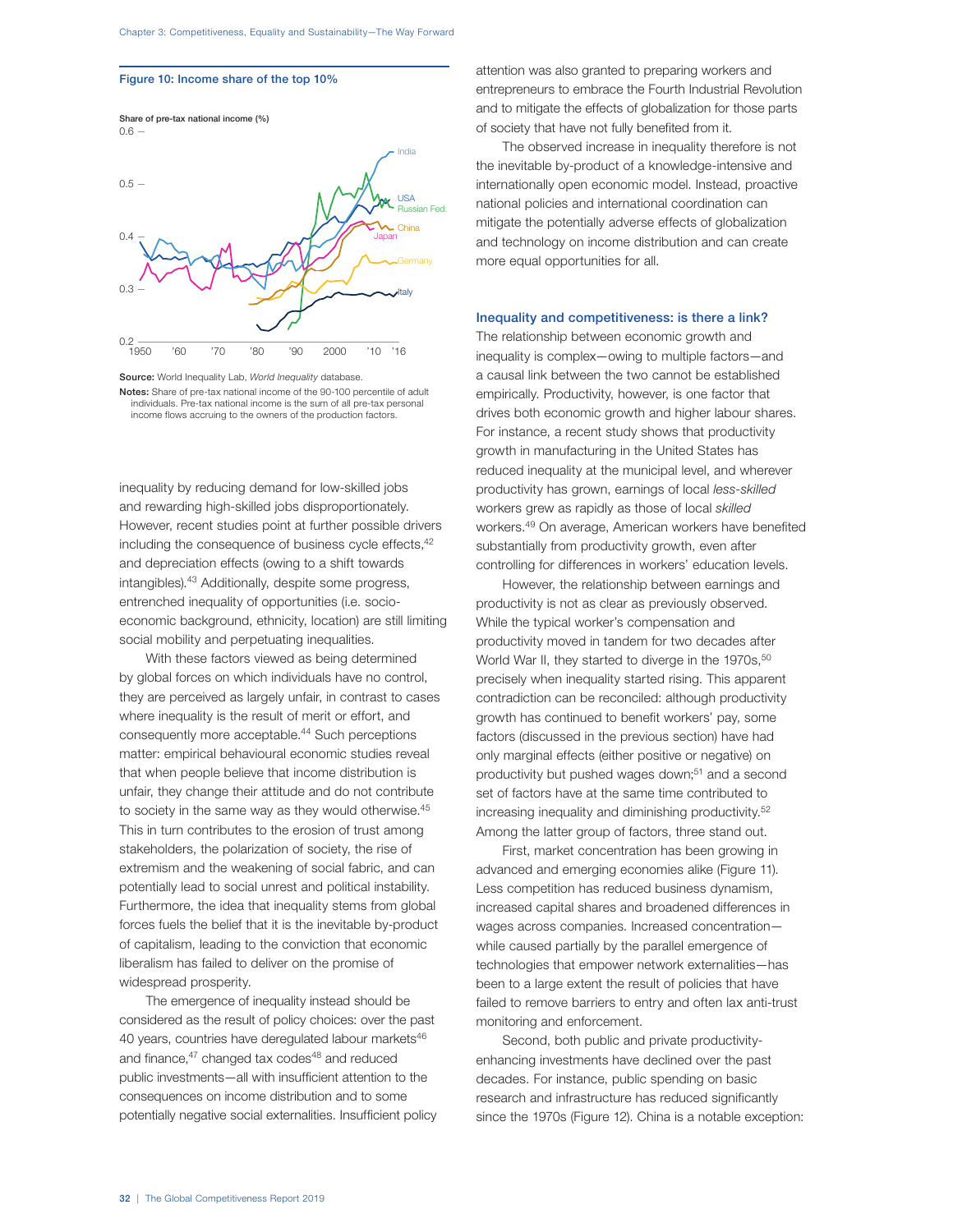Figure 11: Executives' perception of business competition "In your country, how do you characterize corporate activity?" [1=dominated by a few business groups; 7=spread among many firms]



Source: World Economic Forum, Executive Opinion Survey.

# public investments have doubled there since 1970, but are still far from the levels achieved by advanced economies during the "golden age". In parallel, corporate investments as a share of GDP have diminished, a process that originated before the Great Recession (Figure 13). Furthermore, investments have to some extent been misallocated. Increasing trends in share buybacks signals a possible diversion of resources (hindering productivity growth) in favour of financial assets, whose returns benefit mostly those that already own significant capital.

Third, inequality of opportunities has prevented talent from being allocated to its best use. Although participation in higher education has increased on average, the distribution of educational attainment has remained uneven. The presence of barriers (e.g. credit constraints, geographical inequalities, political connections, corruption, discrimination) has led to a lack of high-quality education and training and gainful employment.53 This underinvestment in human capital (at times due a population's own low expectation of returns54) has occurred in parallel with the development of skills that do not match the economy's needs, even for those who have been able to acquire education and experience, further exacerbated by the impact of technological change on business models. In the Fourth Industrial Revolution, human capital is the driving force

#### Figure 12: Government investment, selected countries



Source: OECD, Investment by sector (indicator), 2011.

Notes: Investment by sector includes household, corporate and general government. For government this typically means investment in R&D, military weapons systems, transport infrastructure and public buildings such as schools and hospitals. Under the 1993 System of National Accounts (SNA), military expenditures on fixed assets were treated as gross fixed capital formation (GFCF) only if they could be used for civilian purposes of production (e.g. airfields, docks, roads etc.). The 2008 SNA treats all military expenditures on fixed assets as GFCF regardless of the purpose.

### Figure 13: Trend in net share buybacks and net capital formation, non-financial corporations



Source: Deloitte Insights analysis based on Bureau of Economic Analysis and Board of Governors of the Federal Reserve System data. Note: Dotted lines show linear trend.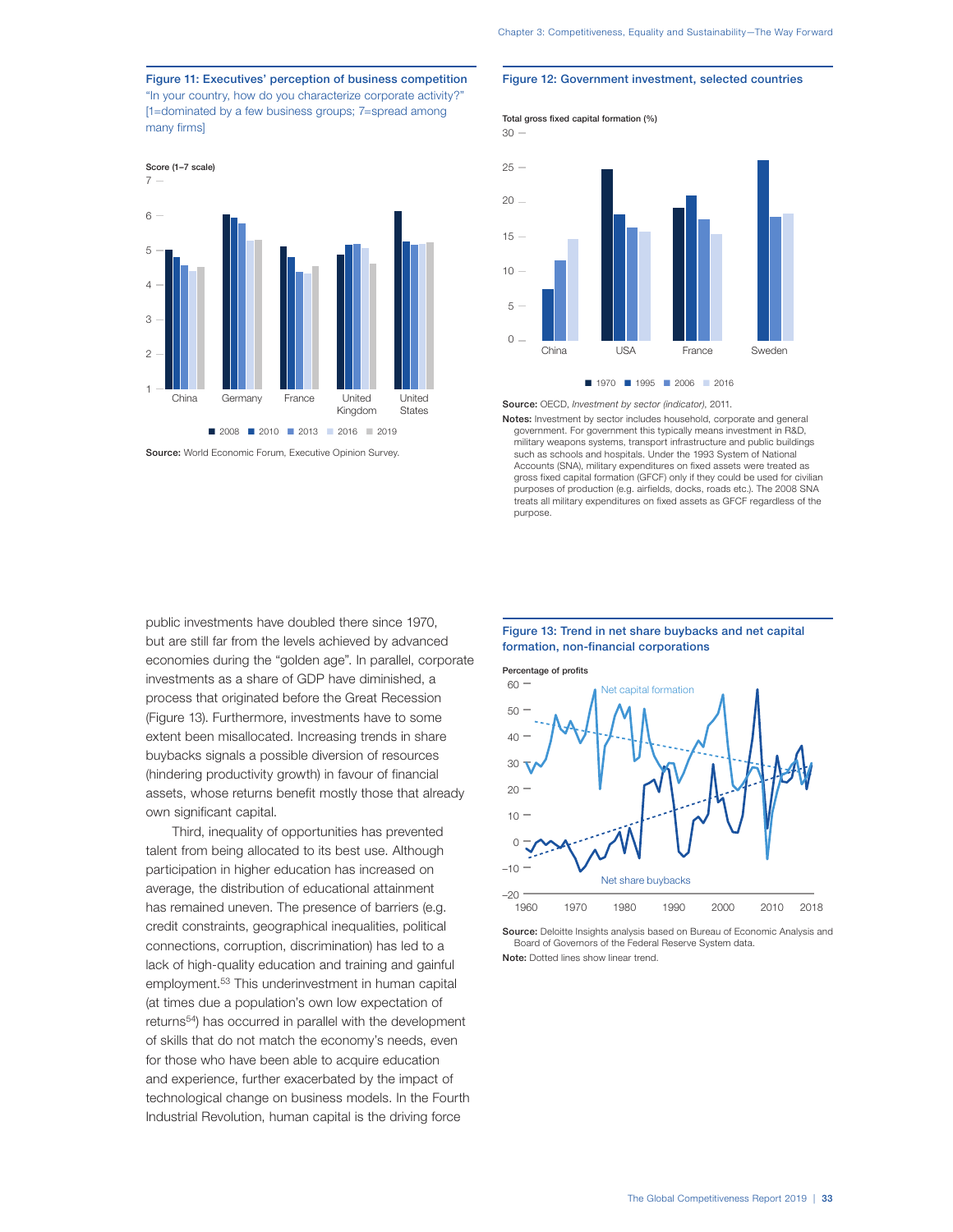Figure 14: Absolute inequality of opportunity and productivity drivers in OECD countries



Sources: World Economic Forum and Equal chances—The World Database on Equality of Opportunity and Social Mobility

Note: The (absolute) inequality of opportunity index is computed by extracting from total inequality (Gini coefficient) the variability systematically correlated with three fundamental sources of unfair inequality: parental education, parental occupation and origin (i.e. race, ethnic origin, area of birth).

Figure 15: Executives' perception of antitrust effectiveness "In your country, how effective are anti-monopoly policies at ensuring fair competition?"  $[1 = not effective at all; 7 =$ extremely effective]



Score (1–7 scale)

Source: World Economic Forum, Executive Opinion Survey.

of economic growth, and frictions that prevent the best allocation of talent and impede the accumulation of human capital also limit growth. Inequalities of opportunity underpin such frictions, which not only perpetuate income inequality, but also hinder the drivers of productivity (Figure 14).

#### Policy options

As discussed above, multiple forces that impact both productivity and inequality are at play. Policy interventions should focus on addressing these factors that can lead to improve productivity while reducing inequalities at the same time. Four of them are presented here.

#### Enhance access to opportunities

Inequality of opportunity, inequality of income and economic growth form a circular nexus. If an economy does not develop, it will offer fewer quality jobs and fewer entrepreneurship opportunities. Lack of opportunities leads to under-investment in human capital and inefficient allocation of talent, which would at the same time reduce growth potential and further exclude underprivileged households from the benefits of economic growth. A solution to break this link could be enhancing the "conversion factors" that bridge the differences in circumstances and incentives between disadvantaged households and privileged ones. Among these factors, family policies (parental leave and access to quality

childcare), equitable access to quality education systems, equal access to quality healthcare, meritocratic processes to access fair and dignified employment, and social safety nets to shelter households from temporary hardship together form the basis for a fairer and potentially more prosperous society.55 Notably, policies should aim to reduce network barriers and asymmetric information and modify risk profiles rather than relying on passive welfare that fosters a culture of dependency. The concept of inequality of opportunity is deeply linked to the idea of unfair inequality, according to which public intervention should remove barriers that prevent individuals from reaping the benefits of their talent and effort—and create an even playing field to contribute to socioeconomic progress.

# Foster fair competition

Fair competition and level playing fields allow for better outcomes in terms of innovation, prices and product quality. If many firms compete in the markets, prices are lower—benefitting consumers—and stronger competitive pressure translates into greater innovation, investments, jobs and products improvement. Market power has increased across advanced economies.<sup>56</sup> Indeed, the GCI results suggests that the effectiveness of anti-trust authorities as perceived by businesses has declined or remained weak since 2008 (Figure 15).

Data shows that most sectors in advanced economies have gained some degree of market power, <sup>57</sup> yet the emerging and most dynamic sectors (i.e. data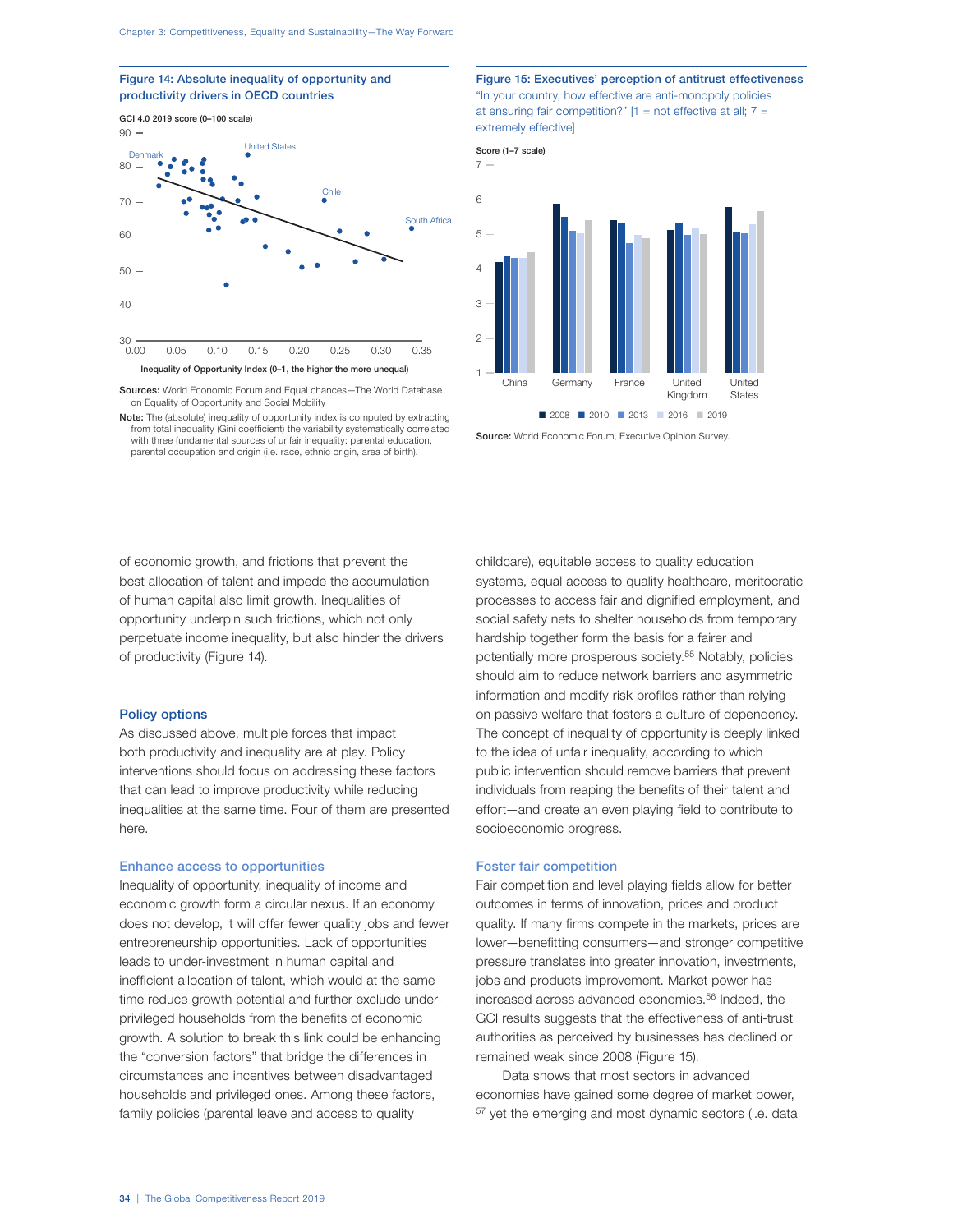platforms, information technology, etc) are those where concentration has increased more significantly.<sup>58</sup> These new segments are structurally different: they achieve higher efficiency through network effects that also create powerful barriers to entry.

Consequently, although traditional measures to foster competition (i.e. stronger enforcement of antitrust policies and a reduction of barriers to entry) remain important, they may also risk slowing down innovation in these new segments of the economy where the benefits of large scale play a critical role. As such, approaches that address the effect of concentration without stifling innovation should be adopted instead. These could include (1) using technology to reduce barriers to entry (i.e. increase accountability, transparency, access to data assets, update data ownership and rights), and (2) shifting the focus of anti-trust action from price levelling to addressing broader socioeconomic effects of winnertake-all business models. 59 As business strategies in new segments apply low prices in the short run to gain substantial market share in the longer run,<sup>60</sup> antitrust authorities should take a more holistic approach to assess whether a company is assuming a dominant position in the market.

# Update tax systems and their composition as well as the architectures of social protection

Data shows that statutory tax rates on firms and top incomes have decreased over the past few decades. In the United Kingdom and the United States, for instance, the top statutory tax rates of income tax (applying to the highest incomes) were above 70% until 1980; today they are around  $40\%$ .<sup>61</sup> At the same time, the corporate effective marginal rate has also declined while the fiscal burden on median incomes has increased since the 1980s.62

These facts suggest different options for interventions. When it comes to personal income, restoring greater tax progressivity with higher top tax rates should allow for more equitable income distribution without significant losses to economic activity or productivity.63 The economic rationale behind this approach is that, beyond a certain level of income, further earnings accruing to richer individuals increases inequality but does not benefit productivity.64

When it comes to corporate taxation, solutions need to consider the complexity of international tax architecture, the increasing importance of intangible assets and the digital economy that allow for greater profit shifting-opportunities by multinationals. In this context, it has proven harder to enforce high tax rates on corporate income as demonstrated by decreasingly effective tax rates and a higher share of corporate profits generated in tax havens.<sup>65</sup> Against this backdrop, greater international coordination is essential, while countries—at Figure 16: Executives' perception of quality of roads "In your country, how is the quality (extensiveness and condition) of road infrastructure?" [1 = extremely poor-among the worst in the world;  $7 =$  extremely good-among the best in the world]



Source: World Economic Forum, Executive Opinion Survey.

the same time—are experimenting with revenue-based taxes and online advertainment taxes.<sup>66</sup>

# Foster competitiveness-enhancing investments and incentives

Insufficient investments in productive factors represent an important reason behind subdued productivity growth. As an example, lacking investments in transport infrastructure has led to a deterioration of road quality (at least in relative terms; see Figure 16). Public investments in particular have been declining in most advanced and emerging countries (see Figure 12 on page page 33). As a result, general purpose research has diminished, and public capital has decreased.

By re-igniting public and private investment in infrastructure, education and innovation, countries would not only enhance productivity growth but also further support employment and broaden aggregate demand. The global economy has entered a long-term economic slump since the 2008 financial crisis, and many economists foresee a near-term recession. While the debate on public investments raises questions about resources and the sustainability of potential fiscal deficits, investments cost relatively less in a low-interestrate environment, and consensus on greater fiscal stimulus to foster investments is growing. Economists are also making the case for specific public investment in science as important and unique to channel resources in a sector that produces high returns to countries'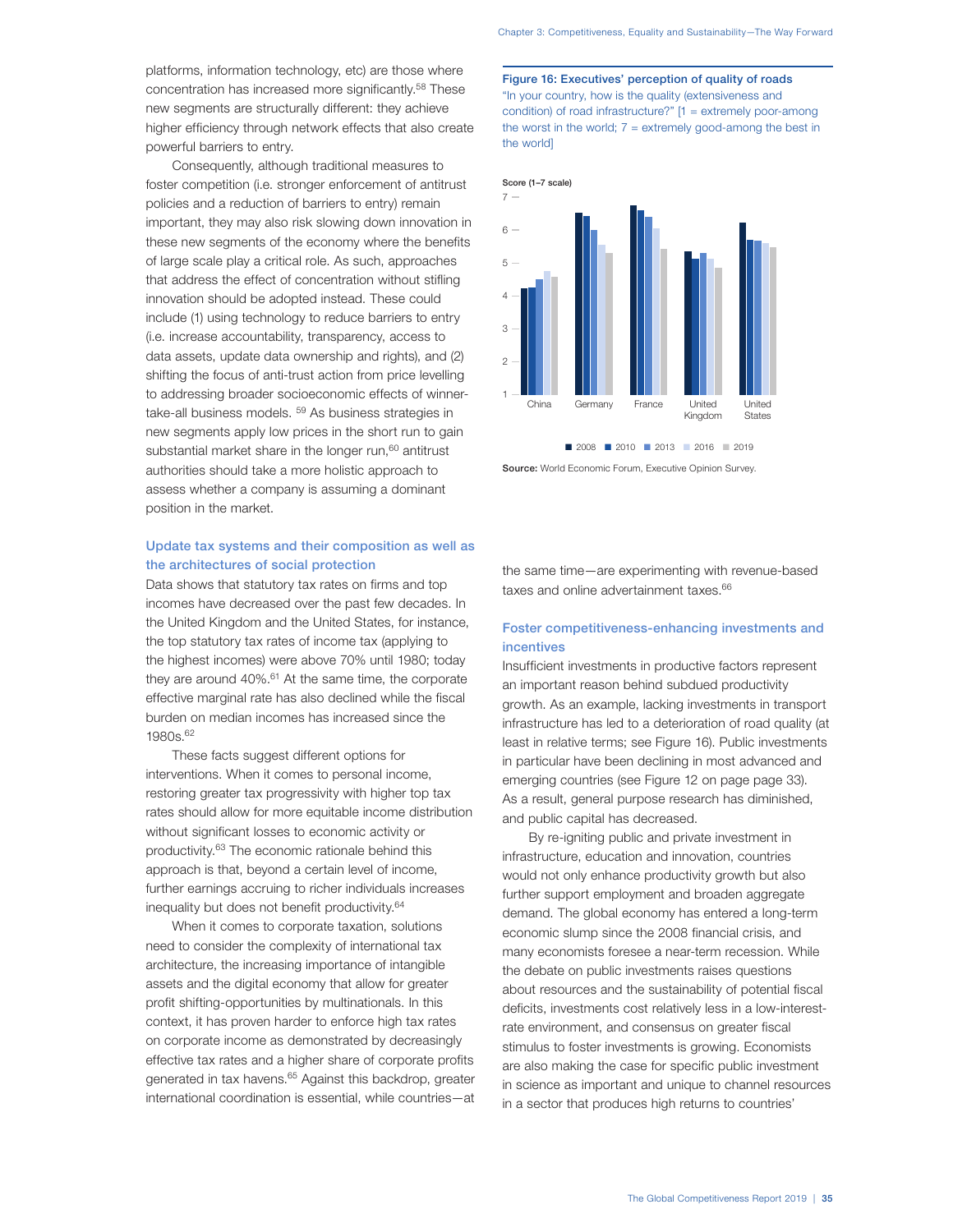economies and their citizens.<sup>67</sup> As the limits of monetary policy to spur economic growth have become apparent (see Chapter 1), targeted fiscal policy towards productivity-enhancing investments and incentives could represent an important instrument to revive productivity growth while rebalancing income distribution over the next few years.

#### **Conclusion**

The need for a new economic agenda that combines environmental, social and economic growth objectives has been recognized by all stakeholders in advanced, emerging and developing countries alike. We have shown how achieving productivity growth is not just compatible with greater equality and environmental sustainability, but may in fact spur a new era of quality economic growth.

The challenge is the implementation of such an ambitious agenda. Transitioning to such a new development path will require significant efforts, bold policies and resolving some potential trade-offs.

Against this backdrop, all stakeholders need to come together and agree on a shared common solution—failing to do so may jeopardize present and future generations. In a multi-stakeholder fashion, policymakers, business leaders and civil societies around the world should act together and take full responsibility for adopting policies, practices and behaviours that are aligned with the common goal of achieving widespread prosperity and sustainable development.

#### **Notes**

- 1 Rockström, et al., 2009.
- 2 For details, see National Geographic portal, https://www. nationalgeographic.com/environment/global-warming/globalwarming-effects/.
- 3 For data on US emissions, see the United States EPA website at https://www.epa.gov/ghgemissions/sources-greenhouse-gasemissions; for data on global emissions, see the US EPA website at https://www.epa.gov/ghgemissions/global-greenhouse-gasemissions-data.
- 4 Rockström, et al., 2009.
- 5 The Global Footprint Network is an international non-profit organization that benchmarks countries' ecological limits (https:// www.footprintnetwork.org/).
- 6 This estimate is a back-of-the-envelope calculation based on Global Footprint Network data, assuming a static scenario. According to the Global Footprint Network, in 2016 the environmental footprint of an average European was about 4.56 global hectares per person, and the planet's regenerative biocapacity was approximately 12 billion global hectares in total. If these proportions hold true, extending the 2016 average European footprint to a population of 9 billion people results in an estimated 3.42 planets, http://data.footprintnetwork.org/#/countryTrends?cn= 5001&type=BCtot,EFCtot.
- 7 Since the emergence of environmentalist movements in the 1960s, several studies have attempted to predict tipping points of environmental factors and their potential impact on economic development. For instance, the 1972 Limits to Growth report by Meadows et al.—using a computer simulation—showed that environmental limits on Earth would become evident by 2072 as a result of "sudden and uncontrollable decline in both population and industrial capacity". More recently, the seminal work of Nordhaus, 1992, using dynamic integrate climate economy models, attempted to introduced climate change effects into neoclassic models. Using these frameworks, researchers have produced potential impacts in terms of the percentage of output lost at different levels of predicted temperature increase. A recent study (Amundi, 2019) has combined different estimates based on DICE models; the study's findings show that the outcome varies considerably based on the underlying assumptions.
- 8 For example, higher average temperatures are increasing the frequency and severity of wildfires in the Artic (European Commission, 2017). The resulting loss of forest further exacerbates carbon emission, contributing to climate change. According to NASA, the Alaskan wildfire season is 40% longer and twice as common as it was 75 years, while Siberia has been experiencing frequent very fires destroying millions of hectares of forests since 2003 (Kahn, 2017).
- 9 Stewart, et al., 2005.
- 10 ILO, 2019.
- 11 He, Liu and Salvo, 2019.
- 12 Authors' calculations, based on World Bank, Sustainable Energy for All, https://datacatalog.worldbank.org/dataset/sustainableenergy-all/.
- 13 Frye, 1984.
- 14 World Bank Group, 2016.
- 15 Note that "competitiveness" and "productivity" are used interchangeably in this context.
- 16 For a review of low-carbon energy applications in Africa, see Doig and Adow, 2011.
- 17 Lee and Doukas, 2018.
- 18 World Economic Forum, 2017.
- 19 Bloomberg New Energy Finance, 2018, https://www.bloomberg. com/professional/blog/clean-energy-india-sector-no-investor-canafford-miss/.
- 20 https://about.bnef.com/new-energy-outlook/ .
- 21 Mathew and de Córdoba, 2009.
- 22 For WTO rules and environmental policies: GATT exceptions, see https://www.wto.org/english/tratop\_e/envir\_e/envt\_rules\_ exceptions\_e.htm.
- 23 OECD and IEA, 2019.
- 24 These countries are the 36 OECD member states plus Argentina, Brazil, China, Colombia, India, Indonesia, Russia and South Africa.
- 25 Data from the World Bank's Carbon Pricing Dashboard, available at https://carbonpricingdashboard.worldbank.org/.
- 26 OECD, 2018.
- 27 Dechezleprêtre, Martin and Bassi, 2016.
- 28 Jha, Matthews and Muller, 2019. Similarly, California's greenhouse-gas regulatory programme has contributed to a housing shortage and reduced purchasing power of households.
- 29 The Global Sustainable Investment Alliance (GSIA) qualifies "sustainable investment" as an "investment approach that considers environmental, social and governance (ESG) factors in portfolio selection and management." Sustainable investment encompasses the following activities and strategies: Negative/ exclusionary screening; Positive/best-in-class screening; Normsbased screening; ESG integration; Sustainability themed investing; Impact/community investing; and Corporate engagement and shareholder action.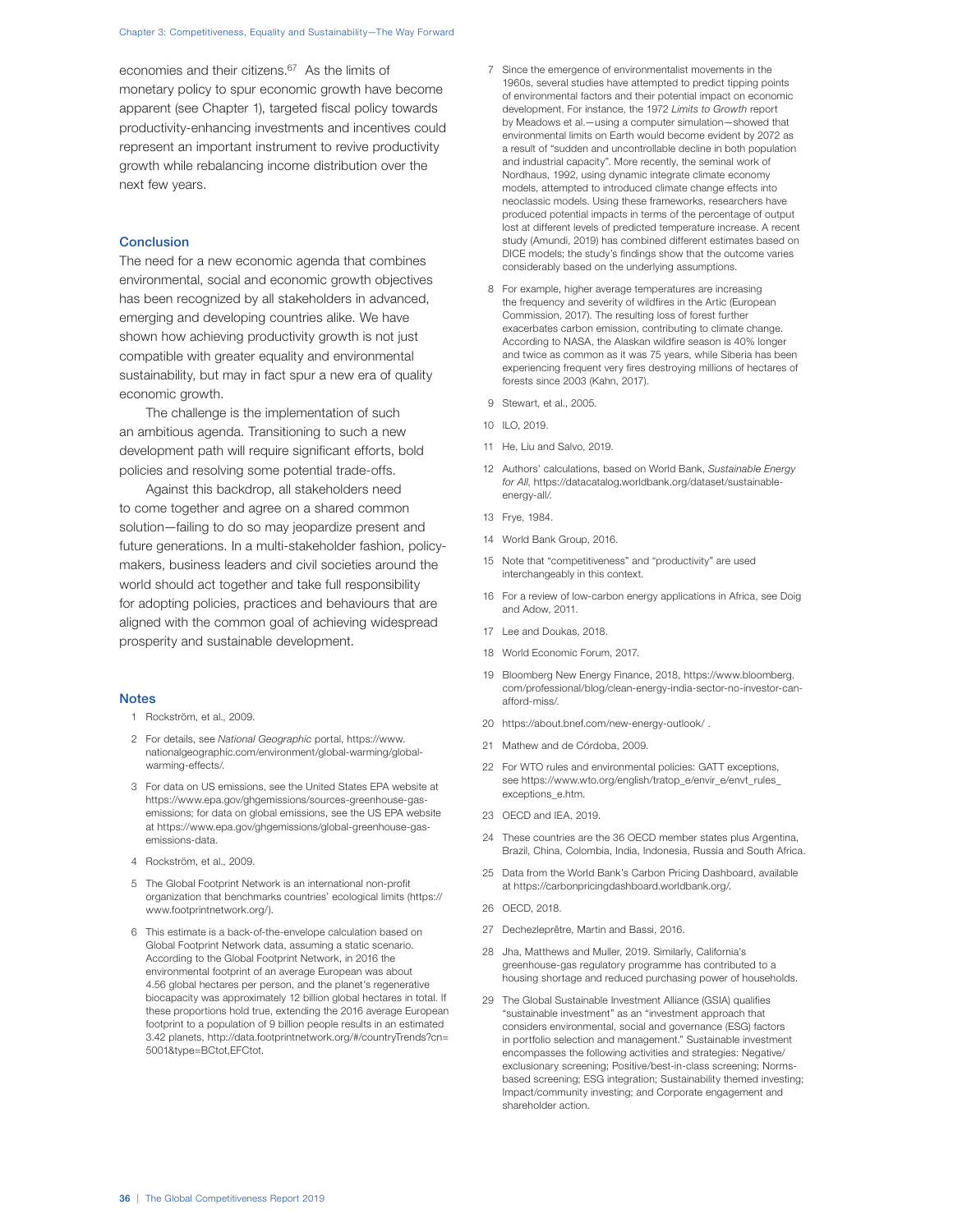- 30 GSIA, 2019, http://www.gsi-alliance.org/wp-content/ uploads/2019/06/GSIR\_Review2018F.pdf.
- 31 TCFD is an initiative by the Climate Disclosure Standards Board (CDSB), an international consortium of business and environmental NGOs.
- 32 Sanzillo, 2019, http://ieefa.org/ieefa-update-new-york-statepension-fund-should-divest-from-fossil-fuels/.
- 33 Fritsche, et al., 2017.
- 34 Oxford Institute for Energy Studies, 2019.
- 35 Hernandez, Hoffacker and Field, 2013, https://www.researchgate. net/publication/259386034\_Land-Use\_Efficiency\_of\_Big\_Solar.
- 36 See the International Renewable Energy Agency (IRENA) Finance Dashboard, available at http://resourceirena.irena.org/gateway/ dashboard/?topic=6&subTopic=11. To put this in context, this level of spending (including both public and private investment) is roughly about 0.3% of global GDP and pales compared to the average OECD 20% public spending in social security measures (see OECD's Social Expenditure Database, or SOCX, at https://www.oecd.org/social/expenditure.htm) or the 2.1% public military spending (see the Stockholm International Peace Research Institute, or SIPRI, at https://www.sipri.org/media/pressrelease/2018/global-military-spending-remains-high-17-trillion).
- 37 OFT 2004
- 38 Aschhoff and Sofka, 2009, and KOINNO, 2017.
- 39 UNEP, 2017.
- 40 Chetty, et al., 2016.
- 41 On inequality driven by trade, see Harrison, 2005.
- 42 McKinsey, 2019a, shows that boom-bust cycles and rising capital depreciation have played a significant role in increasing inequality in the United States in general and across sectors. Booms tend to shift prices in favour to asset holders and episodes of commodity super-cycles tend to increase profits (and investment) and reduce labour's share of income.
- 43 Intellectual property products' capital—software, databases and research and development—depreciates faster than physical capital investments. When an economy uses more intangible capital in production the gross capital ratio increases because a larger share of gross capital (the sum of all types of capital before depreciation) needs to be replaced—hence, the gross capital shares increase.
- 44 The concept of "fairness of inequality" has been pioneered by Rawls, 1971, and Sen, 1979. Based on this literature, Roemer, 1998, broke down the determinants of income in two categories: "circumstance" and "effort": "circumstances" being defined as factors which are outside an individual's control (such as race, gender or socio-economic background), and "effort" being used to define factors which individuals' control. Therefore, inequality deriving from an individual's "effort" is deemed fair, whereas inequality due to "circumstances" is considered unfair.
- 45 Fehr and Fischbacher, 2003.
- 46 See, for instance, Blanchard and Giavazzi, 2003.
- 47 Sherman, 2009.
- 48 Piketty, 2014, notably, mentions that the decrease of marginal taxes on high income has been a potential powerful incentive to pursue higher compensations from top executives and greater efforts to generate new capital profits.
- 49 Hornbeck and Moretti, 2019.
- 50 Bivens and Mishel, 2015.
- 51 Stansbury and Summers, 2017.
- 52 Furman and Orszag, 2018.
- 53 Based on the definition of "inequality of opportunity" provided by McKinsey, 2019b
- 54 Galor, 2012.
- 55 For a deeper analysis of these concepts and policies, see Ferreira, 2011, and Brunori, et al., 2018.
- 56 IMF, 2019.
- 57 Kwoka, 2017.
- 58 Ibid.
- 59 Based on World Economic Forum, 2019a.
- 60 Khan, 2017.
- 61 Piketty, 2014.
- 62 Egger, et al., 2019.
- 63 Based on World Economic Forum, 2019b.
- 64 Piketty, 2014. Using data on top executives finds that, as long as the top tax rates were high, managers had little incentive to bargain for higher compensation because a high share of any additional dollar accrued to the government. When the rates become lower, since any additional dollar increased a manager's personal wealth, there was an incentive to persuade firms' stakeholders to grant substantial raises. This increase in managers' income, however, is hardly related to their productivity since the decrease in top marginal tax rates has not led to substantial productivity growth in developed countries since 1980.
- 65 Zucman, 2014.
- 66 For further discussion, refer to World Economic Forum, 2019b.
- 67 See, among others, Gruber and Johnson, 2019; Summers and Furman, 2019.

#### **References**

- Aghion, Philippe, Ufuk Akcigit, Antonin Bergeaud, Richard Blundell and David Hémous, Innovation and Top Income Inequality, NBER Working Paper No. 21247, National Bureau of Economic Research, 2015.
- Aiyar, Shekhar and Christian Ebeke, Inequality of Opportunity, Inequality of Income and Economic Growth, IMF Working Paper WP/19/34, International Monetary Fund, 2019.
- Amundi, Economic Modelling of Climate Risks, Working paper 083-2019, 2019, http://research-center.amundi.com/page/ Publications/Working-Paper/2019/Economic-Modeling-of-Climate-Risks?search=true.
- Aschhoff, Birgit and Wolfgang Sofka, "Innovation on Demand: Can Public Procurement Drive Market Success of Innovations?", Research Policy, vol. 38., no. 8, 2009, pp. 1235–1247.
- Autor, David H., David Dorn and Gordon H. Hanson, "The China Syndrome: Local Labor Market Effects of Import Competition in the United States", American Economic Review, vol. 103, no. 6, 2013, pp. 2121–2168.
- Autor, David, David Dorn, Lawrence F. Katz, Christina Patterson and John Van Reenen, "Concentrating on the Falling Labor Share", American Economic Review, vol. 107, no. 5, 2017, pp. 180–185.
- Bernstein, Jared, "Faster productivity growth would be great. I"m just not sure we can count on it to lift middle class incomes", On the Economy Jared Bernstein Blog, 21 April 2015.
- BIS Committee on the Global Financial System, Structural Changes in Banking after the Crisis, CGFS Papers No. 60, 2018, https://www. bis.org/publ/cgfs60.pdf.
- Bivens, Josh and Lawrence Mishel, "Understanding the Historic Divergence between Productivity and a Typical Worker's Pay", Economic Policy Institute Briefing Paper No. 406, Economic Policy Institute, 2015.
- Blanchard, Olivier and Francesco Giavazzi, "Macroeconomic Effects of Regulation and Deregulation in Goods and Labor Markets", The Quarterly Journal of Economics, vol. 118, no. 3, 2003, pp. 879–907.

# Chapter 3: Competitiveness, Equality and Sustainability—The Way Forward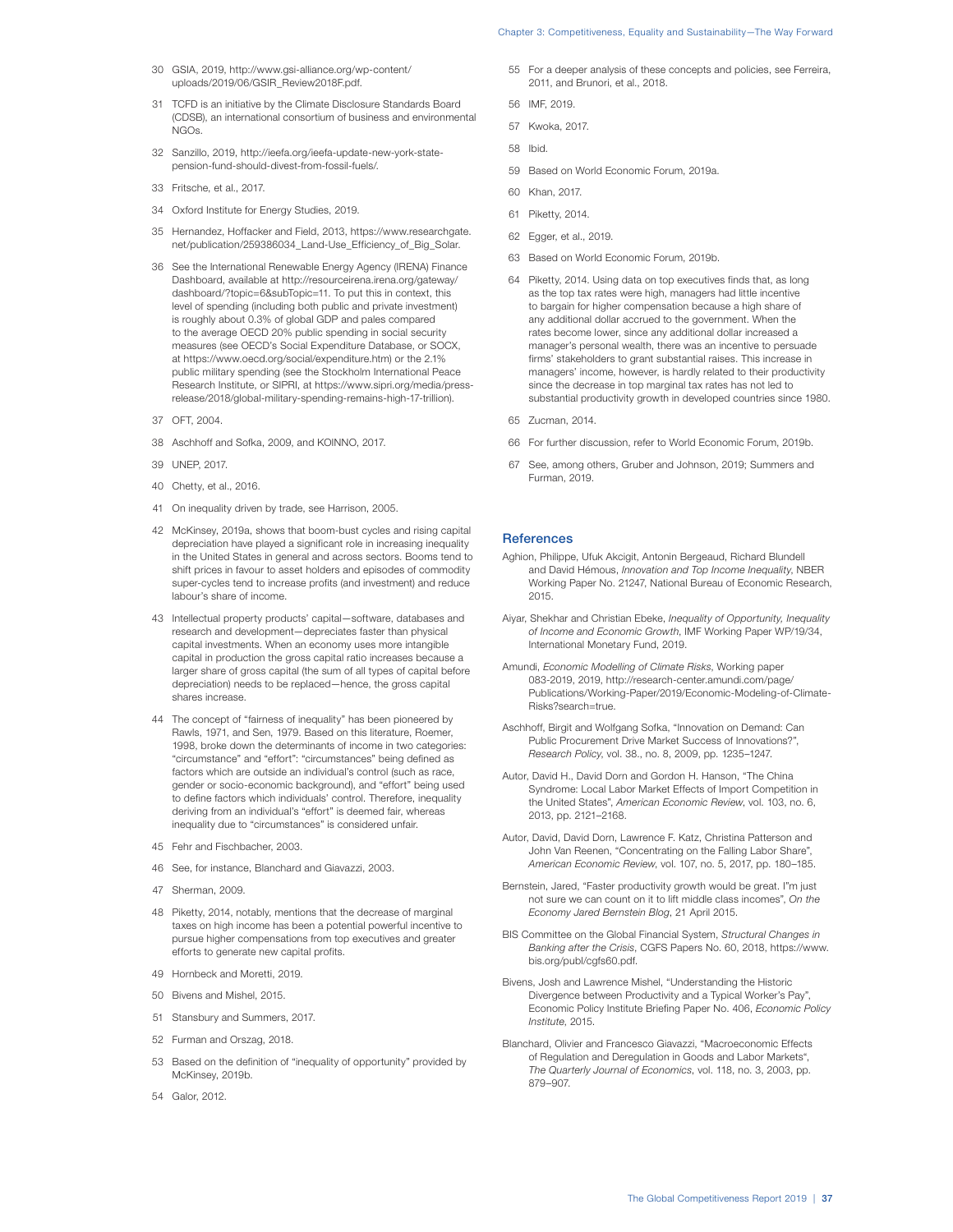#### Chapter 3: Competitiveness, Equality and Sustainability—The Way Forward

- Borio, Claudio, Enisse Kharroubi, Christian Upper and Fabrizio Zampolli, "Labour Reallocation and Productivity Dynamics: Financial Causes, Real Consequences", BIS Working Paper No. 534, BIS, 2016.
- Brock, William A. and M. Scott Taylor, "Chapter 28 Economic Growth and the Environment: A Review of Theory and Empirics", Handbook of Economic Growth, vol. 1, part B, 2005, pp. 1749–1821, https://www.sciencedirect.com/science/article/pii/ S1574068405010282.
- Brunori, Paolo, Francisco H. G. Ferreira, and Vito Peragine, Inequality of Opportunity, Income Inequality and Economic Mobility: Some International Comparisons, IZA Discussion Paper No. 7155, 2013, http://ftp.iza.org/dp7155.pdf.
- Cai, Xiqian, Lu, Yi and Wang, Jin, "The impact of temperature on manufacturing worker productivity: Evidence from personnel data," Journal of Comparative Economics, Elsevier, vol. 46, no. 4,2019, pp. 889-905.
- Carroll, Robert and Alan D. Viard, Progressive Consumption Taxation: The X-Tax Revisited, American Enterprise Institute for Policy Research, 2012.
- Causa, Orsetta and Mikkel Hermansen, Income Redistribution through Taxes and Transfers across OECD Countries, OECD Economics Department Working Papers no. 1453, OECD, 2017.
- Chetty, Raj, David Grusky, Maximilian Hell, Nathaniel Hendren, Robert Manduca and Jimmy Narang, The Fading American Dream: Trends in Absolute Income Mobility Since 1940, NBER Working Paper No. 22910, National Bureau of Economic Research, 2016, revised 2019.
- Casey, Gregory and Oded Galor, "Is Faster Economic Growth Compatible with Reductions in Carbon Emissions? The Role of Diminished Population Growth", Environmental Research Letters, vol. 12, no. 1, 2017, 014003.
- Cingano, Federico, Trends in Income Inequality and its Impact on Economic Growth, OECD Social, Employment and Migration Working Papers No. 163, OECD, 2014.
- Clay, Karen, Joshua Lewis and Edson Severnini, Canary in a Coal Mine: Infant Mortality, Property Values, and Tradeoffs Associated with Mid-20th Century Air Pollution, NBER Working Paper No. 22155, National Bureau of Economic Research, 2016, revised 2019.
- Coady, David, Ian Parry, Nghia-Piotr Le and Baoping Shang, Global Fossil Fuel Subsidies Remain Large: An Update Based on Country-Level Estimates, IMF Working Paper WP/19/89, International Monetary Fund, 2019.
- Covarrubias, Matias, Germán Gutiérrez and Thomas Philippon, From Good to Bad Concentration? U.S. Industries over the Past 30 Years, Chapter, in: NBER Macroeconomics Annual 2019, volume 34 National Bureau of Economic Research, Inc. 2019.
- Dauth, Wolfgang, Sebastian Findeisen and Jens Suedekum, "Trade and Manufacturing Jobs in Germany". American Economic Review, vol. 107, no. 5, 2017, pp. 337–342.
- Dechezleprêtre, Antoine, Ralf Martin, and Samuela Bassi, Climate Change Policy, Innovation and Growth, Grantham Research Institute on Climate Change and the Environment and Global Green Growth Institute, Policy Brief, January 2016, http://www. lse.ac.uk/GranthamInstitute/wp-content/uploads/2016/01/ Dechezlepretre-et-al-policy-brief-Jan-2016.pdf.
- Doig, Alison and Mohamed Adow, Low-Carbon Africa: Leapfrogging to a Green Future, Christian Aid, November 2011, https://www. christianaid.org.uk/sites/default/files/2017-08/low-carbon-africaleapfrogging-green-future-november-2011.pdf.
- Egger, Peter H., Sergey Nigai and Nora M. Strecker, "The Taxing Deed of Globalization", American Economic Review, vol. 109, no. 2, 2019, pp. 353–390.
- European Commission, Atmosphere Monitoring Service, Copernicus Programme, CAMS Monitors Unprecedented Wildfires in the Arctic, Press Release, 11 July 2019, https://atmosphere. copernicus.eu/cams-monitors-unprecedented-wildfires-arctic.
- Fehr, Ernst and Urs Fischbacher, "The Nature of Human Altruism", Nature, vol. 425, 2003, pp. 785–791.
- Ferreira, Francisco H. G. and Jérémie Gignoux. "The Measurement of Inequality of Opportunity: Theory and an Application to Latin America", The Review of Income and Wealth, vol. 57, no. 4, 2011, pp. 662–657.
- Financial Times, "ESG Groups Try to Thin a Thicket of Sustainability Metrics", Financial Times, 11 June 2019, https://www.ft.com/ content/1244dc6e-8bec-11e9-a1c1-51bf8f989972.
- Foroohar, Rana, Makers and Takers: The Rise of Finance and the Fall of American Business, Crown Business, Penguin Random House, 2106.
- Fritsche, Uwe, Göran Berndes, Annette L. Cowie, Virginia H. Dale and Keith L. Kline, Francis X. Johnson, Hans Langeveld, Navin Sharma, Helen Watson and Jeremy Woods, Energy and Land Use, Global Land Outlook Working Paper, UNCCD and IRENA, 2017, https://knowledge.unccd.int/sites/default/files/2018- 06/2.%20Fritsche%2Bet%2Bal%2B%282017%29%2BEnergy%2Ba nd%2BLand%2BUse%2B-%2BGLO%2Bpaper-corr.pdf.
- Frye, Wilbur W., "Energy Requirement in No-Tillage", in No-Tillage Agriculture, edited by Ronald E. Phillips and Shirley H. Phillips, Springer, 1984, pp. 127–151.
- Furman, Jason and Peter Orszag, Slower Productivity and Higher Inequality: Are They Related?, PIIE (Peterson Institute for International Economics Working Paper No. 18-4, 2018.
- Galor, Oded, Inequality, Human Capital Formation and the Process of Development, IZA Discussion Paper No. 6328, 2012.
- Ghosh, Atish R. and Mahvash S. Qureshi, What's In a Name? That Which We Call Capital Controls, IMF Working Paper WP/16/25, 2016.
- Greiner, Alfred, "Global Warming in a Basic Endogenous Growth Model," Society for Environmental Economics and Policy Studies - SEEPS, vol. 6, no. 1, 2004, pp. 49–73.
- Grossman, Gene M., Elhanan Helpman, Ezra Oberfield and Thomas Sampson, The Productivity Slowdown and the Declining Labour Share: A Neoclassical Exploration, NBER Working Paper No. 23853, National Bureau of Economic Research, 2017.
- Gruber, Jonathan and Simon Johnson, Jump-Starting America: How Breakthrough Science Can Revive Economic Growth and the American Dream, Hatchette Book Group, Inc., 2019.
- GSIA (Global Sustainable Investment Alliance), 2018 Global Sustainable Investment Review, GSIA, 2019, http://www.gsi-alliance.org/ wp-content/uploads/2019/06/GSIR\_Review2018F.pdf.
- Harrison, Ann, Has Globalization Eroded Labor's Share? Some Cross-Country Evidence, MPRA Paper, 2005.
- He, Jiaxiu, Haoming Liu and Alberto Salvo, "Severe Air Pollution and Labor Productivity: Evidence from Industrial Towns in China", American Economic Journal: Applied Economics,, vol. 11, no. 1, 2019, 173 DOI: 10.1257/app.20170286.
- Hémous, David and Morton Olsen, "The Rise of the Machines: Automation, Horizontal Innovation and Income Inequality", American Economic Journal: Macroeconomics, 2018.
- Hernandez, Rebecca, Madison K. Hoffacker and Christopher B. Field, "Land-Use Efficiency of Big Solar", Environmental Science & Technology, vol. 48, no. 20, 2013.
- Hornbeck, Richard and Enrico Moretti, Who Benefits from Productivity Growth? Direct and Indirect Effects of Local TFP Growth on Wages, Rents, and Inequality, NBER Working Paper No. 24661, National Bureau of Economic Research, 2019.
- Huang, Jr-Tsung, "Sulfur Dioxide (SO2) Emissions and Government Spending on Environmental Protection in China: Evidence from Spatial Econometric Analysis", Journal of Cleaner Production, vol. 175, 2018, pp. 431–441.
- International Labor Organization (ILO) Working in a Warmer Planet, 2019,
- International Monetary Fund (IMF), World Economic Outlook, April 2019: Growth Slowdown, Precarious Recovery, 2019.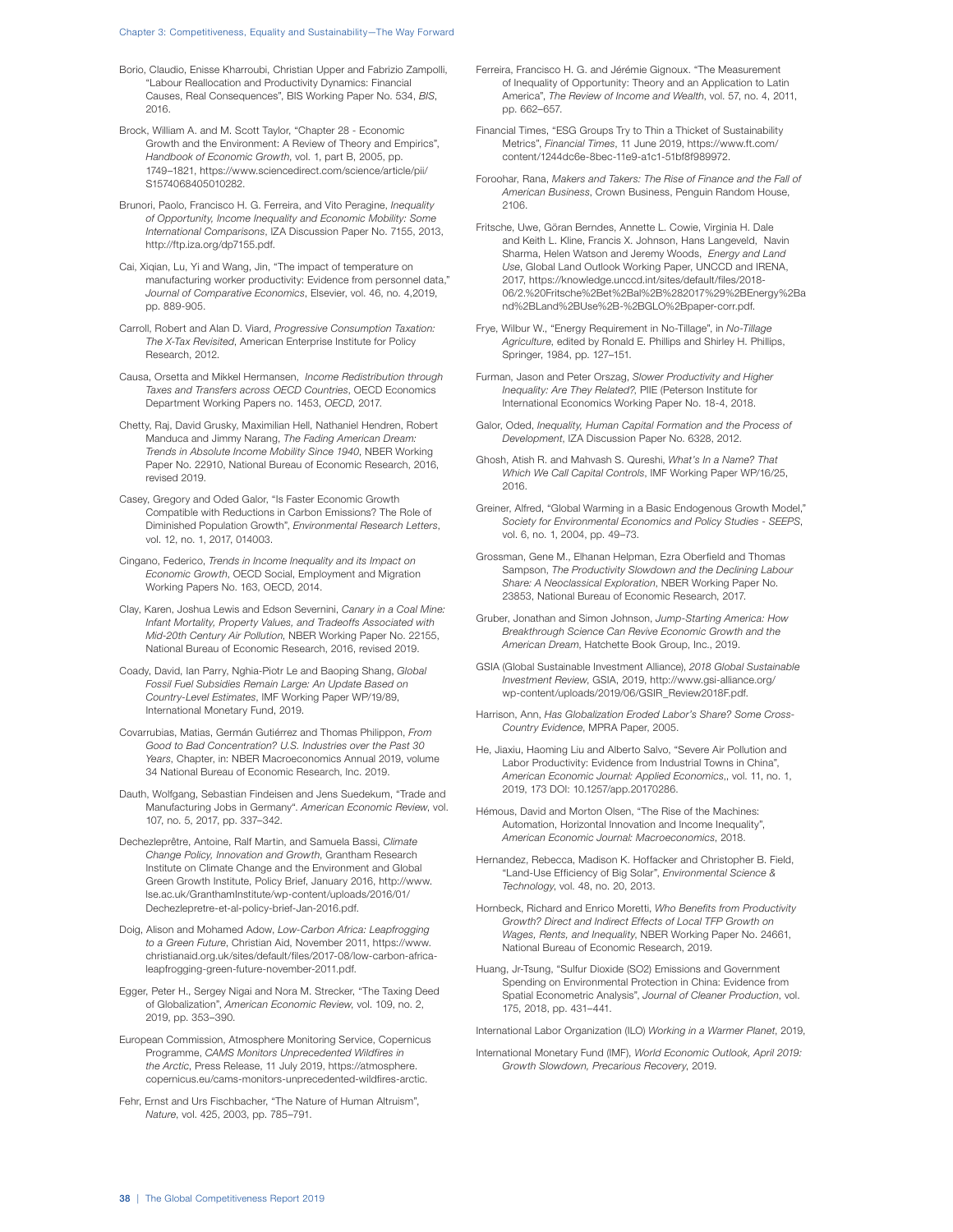- Chapter 3: Competitiveness, Equality and Sustainability—The Way Forward
- Jha, Akshaya, Peter H. Matthews, and Nicholas Z. Muller, "Does Environmental Policy Affect Income Inequality? Evidence from the Clean Air Act", AEA Papers and Proceedings, vol. 109, May 2019, pp. 271–276, https://www.aeaweb.org/articles?id=10.1257/ pandp.20191062.
- Kahn, Brian, "These NASA Images Show Siberia Is Burning Up", Climate Central, 28 June 2017, https://www.climatecentral.org/news/nasasiberia-wildfires-21576.
- Keiser, David A. and Joseph S. Shapiro, "Consequences of the Clean Water Act and the Demand for Water Quality", Quarterly Journal of Economics, vol. 134, no. 1, 2019, pp. 349–396.
- Khan, Lina M., "Amazon's Antitrust Paradox", The Yale Law Journal, vol. 126, no. 3, 2017, pp. 564–907.
- Kibria, Ahsan, Sherzod B. Akhundjanov, and Reza Oladi, "Fossil Fuel Share in the Energy Mix and Economic Growth", International Review of Economics & Finance, vol. 59(C), 2019, pp. 253–264.
- Knittel, Christopher R., Douglas L. Miller, and Nicholas J. Sanders, "Caution, Drivers! Children Present: Traffic, Pollution, and Infant Health," Review of Economics and Statistics, vol. 98, no. 2, 2016, pp. 350–366.
- KOINNO, Public Procurement of Innovation: Guide, 2nd edition, 2017, Federal Ministry for Economic Affairs and Energy (BMWi), 2017, http://procure2innovate.eu/fileadmin/user\_upload/Documents/ KOINNO\_PublicProcurementofInnovation.pdf.
- KPMG, The KPMG Green Tax Index 2013, KPMG International Corporation, 2013, https://assets.kpmg/content/dam/kpmg/ pdf/2013/08/kpmg-green-tax-index-2013.pdf.
- Krippner, Greta R., Capitalizing on Crisis: The Political Origins of the Rise of Finance, Harvard University Press, 2012.
- Kwoka, John E., U.S. Antitrust and Competition Policy Amid the New Merger Wave, Washington Center for Equitable Growth, 27 July 2017, https://equitablegrowth.org/research-paper/u-s-mergerpolicy-amid-the-new-merger-wave/.
- Lankisch, Clemens, Klaus Prettner, and Alexia Prskawetz, Robots and the Skill Premium: An Automation-Based Explanation of Wage Inequality, ECON WPS - Vienna University of Technology Working Papers in Economic Theory and Policy, Working Paper No. 06/2017, 2017.
- Lawrence, Robert Z., Recent Declines in Labour's Share in US Income: A Neoclassical Account, NBER Working Paper No. 21296 and PIIE (Peterson Institute for International Economics Working Paper No. 15-10, 2015.
- ———, "Does Productivity Still Determine Worker Compensation? Domestic and International Evidence", in The US Labour Market: Questions and Challenges for Public Policy, edited by Michael R. Strain, American Enterprise Institute Press, 2016.
- Leach, Allison M., James N. Galloway, Albert Bleeker, Jan Willem Erisman, Richard Kohn and Justin Kitzes, "A Nitrogen Footprint Model to Help Consumers Understand Their Role in Nitrogen Losses to the Environment", Environmental Development, vol. 1, no. 1, 2012, pp. 40–60
- Lee, Allison and Alex Doukas, Assessing International Public Finance for Energy in Africa: Where Do Development and Climate Priorities Stand? Oil Change International, July 2018.
- Lichtenberg, Frank, "The Impact of Pharmaceutical Innovation on Premature Cancer Mortality in Canada, 2000–2011", International Journal of Health Economics and Management, vol. 15, No. 3, 2015, pp. 339–359.
- Mathew, Anuj J. and Santiago Fernández de Córdoba, "The Green Dilemma about Liberalization of Trade in Environmental Goods", Journal of World Trade, vol. 43, no. 2, 2009, pp. 379–416.
- McKinsey Global Institute, A New Look at the Declining Labor Share of Income in the United States, Discussion Paper, May, 2019a.

 $-$ , Inequality: A Persisting Challenge and Its Implications, Discussion Paper, June, 2019b.

Meadows, Donella H., Dennis L. Meadows, Jørgen Randers and William W. Behrens III, The Limits to Growth, Universe Books, 1972.

- Mendelsohn, Robert, William D. Nordhaus and Daigee Shaw, "The Impact of Global Warming on Agriculture: A Ricardian Analysis", The American Economic Review, vol. 84, no. 4, 1994, pp. 753– 771.
- Nel, Willem P. and Christopher J. Cooper, "Implications of Fossil Fuel Constraints on "Economic Growth and Global Warming," Energy Policy, vol. 37, no. 1, January 2009, pp. 166–180, https://ideas. repec.org/a/eee/enepol/v37y2009i1p166-180.html.
- Nordhaus, William D., The 'DICE' Model: Background and Structure of a Dynamic Integrated Climate-Economy Model of the Economics of Global Warming, Cowles Foundation Discussion Papers 1009, Cowles Foundation for Research in Economics, Yale University, 1992.
- OECD (Organisation for Economic Co-operation and Development), Towards Green Growth: A Summary for Policy Makers, 2011.
- , Effective Carbon Rates 2018: Pricing Carbon Emissions Through Taxes and Emissions Trading, OECD Publishing, 2018, https://doi. org/10.1787/9789264305304-en.
- OECD and IEA, Update on Recent Progress in Reform of Inefficient Fossil-Fuel Subsidies that Encourage Wasteful Consumption, 2019, https://oecd.org/fossil-fuels/publication/OECD-IEA-G20- Fossil-Fuel-Subsidies-Reform-Update-2019.pdf.
- OFT (Office of Fair Trading), Assessing the Impact of Public Sector Procurement on Competition, 2004.
- Ostry, Jonathan D., Andrew Berg and Charalambos G. Tsangarides, Redistribution, Inequalitys and Growth, IMF Staff Discussion Note No. 14/02, 2014,
- Oxford Institute for Energy Studies, The Energy Transition and Oil Companies" Hard Choices, 2019, https://www.oxfordenergy. org/publications/the-energy-transition-and-oil-companies-hardchoices/?v=1ee0bf89c5d1.
- Paul, Pascal, Historical Patterns of Inequality and Productivity around Financial Crises, Federal Reserve Bank of San Francisco Working Paper 2017-23, 2018, https://www.frbsf.org/economic-research/ files/wp2017-23.pdf.
- Pearce, Fred, "Can the World Find Solutions to the Nitrogen Pollution Crisis?" YaleEnvironment360, 6 February 2018, https://e360. yale.edu/features/can-the-world-find-solutions-to-the-nitrogenpollution-crisis.
- Piketty, Thomas, Capital in the Twenty-First Century, translated by Arthur Goldhammer, Belknap Press, 2014.
- Rath, Badri Narayan, Vaseem Akram, Debi Prasad Bal and Mantu Kumar Mahalik, "Do Fossil Fuel and Renewable Energy Consumption Affect Total Factor Productivity Growth? Evidence from Cross-Country Data with Policy Insights," Energy Policy, vol. 127(C), 2019, pp. 186–199.
- Rawls, John, A Theory of Justice, Cambridge: The Belknap Press of Harvard University Press, 1971.
- Rockström, Johan, Will Steffen, Kevin Noone, Åsa Persson, F. Stuart Chapin, III, Eric F. Lambin, Timothy M. Lenton, Marten Scheffer, Carl Folke, Hans Joachim Schellnhuber, Björn Nykvist, Cynthia A. de Wit, Terry Hughes, Sander van der Leeuw, Henning Rodhe, Sverker Sörlin, Peter K. Snyder, Robert Costanza, Uno Svedin, Malin Falkenmark, Louise Karlberg, Robert W. Corell, Victoria J. Fabry, James Hansen, Brian Walker, Diana Liverman, Katherine Richardson, Paul Crutzen, and Jonathan A. Foley "A Safe Operating Space for Humanity", Nature, vol. 461, 24 September 2009, pp. 472–475.
- Rodrik, Dani, Is Global Equality the Enemy of National Equality?, CEPR Discussion Papers, 11812, C.E.P.R. Discussion Papers, 2017.
- Roemer, John, Equality of Opportunity, Cambridge: Harvard University Press, 1998
- Samawi, Ghaza A., Metri F. Mdanat and Talah S. Arabiyat, "The Role of Energy Supply in Economic Growth: Evidence from the Oil Importing Countries", International Journal of Energy Economics and Policy, Econjournals, vol. 7, no. 6, 2018, pp. 193–200.